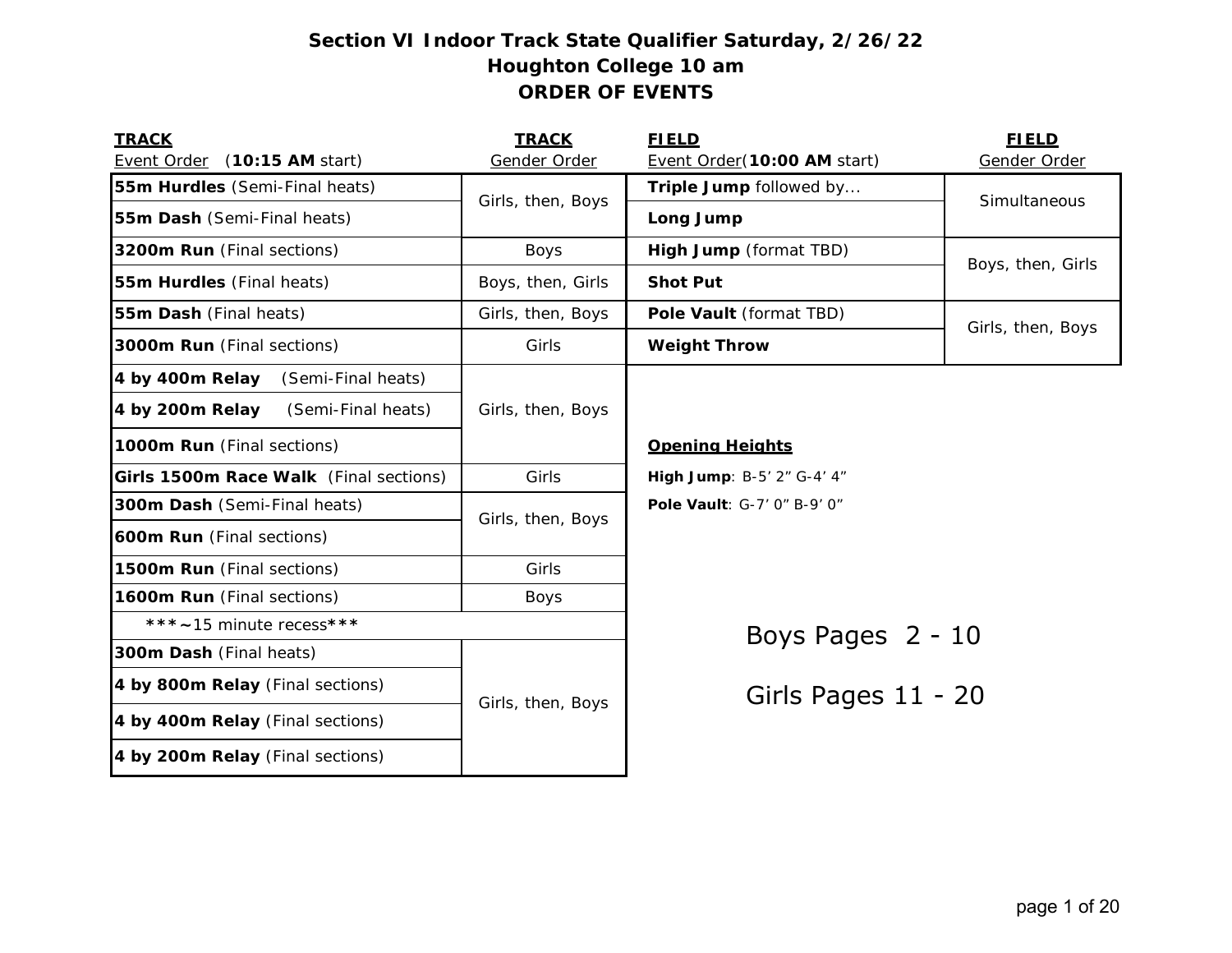| Event                    | Athlete                  |                   | <b>Grade School</b>       | <b>Performance Competition</b> |                                             | Date                |
|--------------------------|--------------------------|-------------------|---------------------------|--------------------------------|---------------------------------------------|---------------------|
| 55m Dash                 | <b>Collin Riel</b>       | 11                | Falconer/MG/CV/Frews/Rand | 6.66                           | <b>Team Championships</b>                   | 2/19/22             |
| <b>6.74 FAT</b>          | Zai'Mar                  | 11                | <b>Hutch Tech</b>         | 6.67                           | <b>Varsity Select Meet #2</b>               | 1/30/22             |
| Section VI - Standard    | <b>Neil Stoudemine</b>   | 11                | <b>Sweet Home</b>         | 6.68                           | <b>Varsity Select Meet #4</b>               | 2/13/22             |
| <b>7.04 FAT</b>          | <b>Zy'Mere Covington</b> | 11                | <b>Hutch Tech</b>         | 6.71                           | <b>Varsity Select Meet #2</b>               | 1/30/22             |
| Wayne Gordon             | <b>Tyler McGrath</b>     | 12                | <b>Clarence</b>           | 6.72                           | <b>Varsity Select Meet #3</b>               | 2/6/22              |
| NYSPHSAA Standard        | <b>Isaiah Harris</b>     | $12 \overline{ }$ | Cheektowaga               | 6.74                           | <b>Varsity Select Meet #2</b>               | 1/1/22              |
| Section 6 Record         | Nicholas Florczak        | 12                | Depew                     | 6.75                           | Team Championships                          | 2/19/22             |
|                          | Kegan Mancabelli         | $12 \overline{ }$ | Orchard Park              | 6.80                           | CF Meet                                     | 12/12/21            |
| Sweet Home               | Kyle Lewis               | 11                | Starpoint                 | 6.82                           | <b>Team Championships</b>                   | 2/19/22             |
| $6.37 - FAT - 2012$      | Paul Livingston          | 11                | Tapestry                  | 6.88                           | Varsity Select Meet #1                      | 1/21/22             |
|                          | Patrick Ames             | 12                | Wms. North                | 6.88                           | Varsity Select Meet #2                      | 1/30/22             |
|                          | Mike Durski              | 12                | St. Francis               | 6.94                           | CHSAA Championships                         | 2/19/22             |
|                          | Branden Dunn             | 11                | Canisius                  | 6.96                           | Varsity Select Meet #4                      | 2/13/22             |
|                          | Xavier Lamar             | 12                | Tapestry                  | 7.00                           | <b>BF Meet</b>                              | 1/8/22              |
|                          | Dave Santos LaRosa       | 12                | Lancaster                 | 7.00                           | Varsity Select Meet #4                      | 2/13/22             |
|                          | Dominic Wielbon          | 11                | Cheektowaga               | 7.02                           | DE Meet                                     | 1/8/22              |
|                          | <b>Bryce Roberts</b>     | 12                | St. Francis               | 7.02                           | Varsity Select Meet #1                      | 1/21/22             |
|                          | Matt Linder              | 12                | Fredonia/WF               | 7.02                           | Varsity Select Meet #1                      | 1/21/22             |
|                          | <b>Daunte Townsell</b>   | 11                | Tapestry                  | 7.02                           | Varsity Select Meet #2                      | 1/30/22             |
|                          | Samuel Hallmark          | 11                | St. Francis               | 7.02                           | Varsity Select Meet #4                      | 2/13/22             |
|                          | <b>Brock Young</b>       | 12                | Wms. North                | 7.03                           | DE Meet                                     | 1/8/22              |
|                          | Seville Lucas            | 9                 | Cheektowaga               | 7.03                           | Westhill Invitational                       | 12/23/21            |
|                          | Noah Weidmann            | 11                | West Seneca West          | 7.04                           | Varsity Select Meet #1                      | 1/21/22             |
|                          | Daniel Richardson        | 10                | Cheektowaga               | 7.04                           | Varsity Select Meet #1                      | 1/21/22             |
| 55m High Hurdles         | <b>Kendall Mariacher</b> | 12                | <b>Iroquois</b>           | 7.68                           | New Balance Games                           | 1/22/22             |
| Section VI - Standard    | <b>CJ Krzanowicz</b>     | 12                | Cheektowga                | 7.89                           | <b>BF Meet</b>                              | 1/8/22              |
| <b>9.50 FAT</b>          | Andrew Krug              | 11                | St. Francis               | 8.49                           | <b>Varsity Select Meet #2</b>               | 1/30/22             |
| <b>NYSPHSAA Standard</b> | Connor Manka             | 12                | Frontier                  | 8.54                           | <b>Varsity Select Meet #4</b>               | 2/13/22             |
| 7.94 FAT                 | Ben Vanaskie             | 12                | Lancaster                 | 8.57                           | Varsity Select Meet #1                      | 1/21/22             |
| Section VI - Record      | Ryan Karp                | 12                | Pioneer                   | 8.59                           | <b>Team Championships</b>                   | 2/19/22             |
| :07.44 FAT in 1997       | <b>Emmett Forrestel</b>  | 11                | Clarence                  | 8.72                           | CF Meet                                     | 12/17/21            |
| Ron Andrews              | Nick Molnar              | 12                | Lancaster                 | 8.76                           | <b>BD Meet</b>                              | 12/12/21            |
| Sweet Home               | Christian Pumford        | 12                | Jamestown                 | 8.87                           | Varsity Select Meet #4                      | 2/13/22             |
|                          |                          | 12                | Orchard Park              | 8.93                           | <b>BF Meet</b>                              | 12/18/21            |
|                          | Kegan Mancabelli         | 10                | Wms. North                | 8.94                           |                                             |                     |
|                          | Jason Pennella           | 12                |                           | 9.06                           | <b>Team Championships</b><br><b>AF Meet</b> | 2/19/22             |
|                          | Nolan Longbine           | 12                | Springville/WV            | 9.10                           | AF Meet                                     | 12/18/21<br>12/4/21 |
|                          | Aydan Riggs              |                   | Cheektowga                |                                |                                             |                     |
|                          | Nathan Klee              | 10                | Amherst                   | 9.12                           | <b>Team Championships</b>                   | 2/19/22             |
|                          | Evan Saunders            | 11                | Starpoint                 | 9.13                           | AF Meet                                     | 12/4/21             |
|                          | Jake Skora               | 12                | Hamburg                   | 9.14                           | <b>Team Championships</b>                   | 2/29/22             |
|                          | <b>Cameron Block</b>     | 12                | North Tonawnada           | 9.16                           | <b>Team Championships</b>                   | 2/19/22             |
|                          | <b>Noor Rasool</b>       | 12                | Wms. North                | 9.16                           | <b>Team Championships</b>                   | 2/19/22             |
|                          | <b>Hussam Ottman</b>     | 11                | <b>Sweet Home</b>         | 9.25                           | <b>DE Meet</b>                              | 1/8/22              |
|                          | Zayne Cline              | 10                | Falconer/MG/CV/Frews/Rand | 9.31                           | <b>Team Championships</b>                   | 2/19/22             |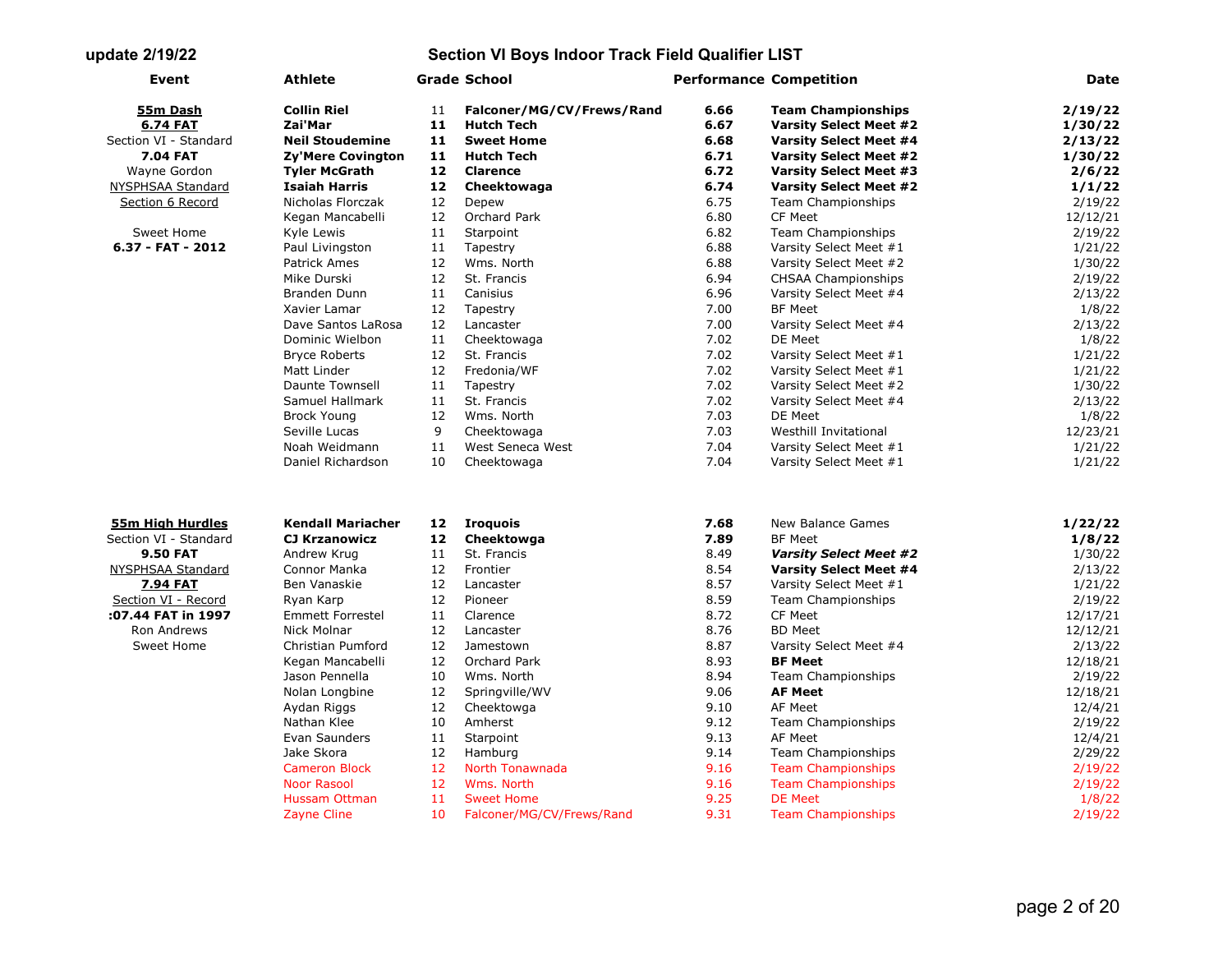| Event                  | <b>Athlete</b>          |                 | <b>Grade School</b>         | <b>Performance Competition</b> |                               | <b>Date</b> |
|------------------------|-------------------------|-----------------|-----------------------------|--------------------------------|-------------------------------|-------------|
| 300m Dash              | <b>Patrick Ames</b>     | 12 <sub>1</sub> | <b>Wms. North</b>           | 36.59                          | <b>Varsity Select Meet #1</b> | 1/21/22     |
| Section 6 - Standrad   | CJ Krzanowicz           | 12              | Cheektowaga                 | 37.02                          | Varsity Select Meet #2        | 1/30/22     |
| 39.24 FAT              | Matt Linder             | 12              | Fredonia/WF                 | 37.20                          | Varsity Select Meet #1        | 1/21/22     |
| NYSPHSAA Standrad      | Connor Manka            | 12              | Froniter                    | 37.52                          | Team Championships            | 2/19/22     |
| 36.74 FAT              | Eric Middaugh           | 12              | Lancaster                   | 37.99                          | Varsity Select Meet #4        | 2/13/22     |
| Section 6 Record       | Ledreth Velez-Olmo      | 12              | Fredonia/WF                 | 38.08                          | DE Meet                       | 1/8/22      |
| :34.28 FAT - 1/27/2018 | Neil Stoudemire         | 11              | Sweet Home                  | 38.09                          | <b>Team Championships</b>     | 2/19/22     |
| <b>Nathaniel Davis</b> | Nicholas Florczak       | 12              | Depew                       | 38.10                          | AE Meet                       | 1/15/22     |
| <b>Sweet Home</b>      | Dommel Alexander        | 11              | Amherst                     | 38.11                          | <b>Team Championships</b>     | 2/19/22     |
|                        | Kegan Mancabelli        | 12              | Orchard Park                | 38.19                          | Varsity Select Meet #2        | 1/30/22     |
|                        | Andrew Core             | 12              | Huch Tech                   | 38.31                          | Varsity Select Meet #1        | 1/21/22     |
| Section 6 - Federation | Colin WLLRICH           | 12              | Clarence                    | 38.37                          | Team Championships            | 2/19/22     |
|                        | Isaiah Harris           | 12              | Cheektowaga                 | 38.48                          | Varsity Select Meet #3        | 2/6/22      |
| :35.63 - FAT in 2015   | <b>Archer Newark</b>    | 10              | Salamanca                   | 38.53                          | Team Championships            | 2/19/22     |
| Jaelin Marong          | Erik Shattenberg        | 11              | St. Francis                 | 38.79                          | CD Meet                       | 12/4/21     |
| Canisius               | <b>Emmett Forrestel</b> | 11              | Clarence                    | 38.84                          | Varsity Select Meet #1        | 1/21/22     |
|                        | Jacob Constantino       | 11              | Falconer/MG/CV/Frews.Rand   | 38.96                          | Team Championships            | 2/19/22     |
|                        | Amir Hutchenson         | 12              | Tapestry                    | 38.98                          | <b>Team Championships</b>     | 2/19/22     |
|                        | Ryan Karp               | 12              | Pioneer                     | 39.01                          | Varsity Select Meet #2        | 1/30/02     |
|                        | Arthur Hartel           | 12              | Froniter                    | 39.02                          | Varsity Select Meet #4        | 2/13/22     |
|                        | Leon Gardner            | 12              | Health Science/WNY Maritime | 39.08                          | Varsity Select Meet #3        | 2/6/22      |
|                        | Jacob LaBoy             | 12              | Amherst                     | 39.10                          | AB Meet                       | 12/4/21     |
|                        | Andrew Roland           | 12              | Kenmore East                | 39.14                          | Varsity Select Meet #4        | 2/13/22     |
|                        | Noor Rasool             | 12              | Wms. North                  | 39.18                          | Team Championships            | 2/19/22     |
| 600m Dash              | Andrew Core             | 12              | Hutch Tech                  | 1:24.86                        | CD Meet                       | 12/4/21     |
| Section 6 Standard     | <b>Braden Tent</b>      | 12              | Holland/EA                  | 1:26.54                        | CF Meet                       | 12/12/21    |
| 1:32.24 FAT            | Mike Durski             | 12              | St. Francis                 | 1:27.28                        | <b>CHSAA Championships</b>    | 2/19/22     |
| NYSPHSAA Standard      | Pierce Ticen            | 12              | Holland/EA                  | 1:28.18                        | Team Championships            | 2/19/22     |
| 1:24.74                | Arien Newark            | 10              | Salamanca                   | 1:28.30                        | <b>Team Championships</b>     | 2/19/22     |
| Section 6 Record       | Nicholas Florczak       | 12              | Depew                       | 1:28.36                        | <b>Team Championships</b>     | 2/19/22     |
| Joshua Peron           | Ledreth Velez-Olmo      | 12              | Fredonia/WF                 | 1:28.41                        | <b>Team Championships</b>     | 2/1/22      |
| Frontier               | <b>Henry Morris</b>     | 11              | Kenmore East                | 1:29.26                        | <b>Team Championships</b>     | 2/19/22     |
| 1:19.47 FAT - 2020     | Gabe Christopher        | 12              | North Toanwanda             | 1:29.33                        | <b>Team Championships</b>     | 2/19/22     |
| Joshua Peron           | Patrick Ames            | 12              | Wms. North                  | 1:29.47                        | <b>Team Championships</b>     | 2/19/22     |
| Frontier               | Colin Maddigan          | 12              | Wms. North                  | 1:29.77                        | Varsity Select Meet #4        | 2/13/22     |
|                        | Ryan Saucier            | 12              | Grand Island                | 1:30.58                        | Varsity Select Meet #3        | 2/6/22      |
|                        | Jacob Brink             | 12              | Allegany/Olean/Frank/Port   | 1:31.57                        | AF Meet                       | 12/18/21    |
|                        | Getty Lee Testa         | 12              | Iroquois                    | 1:31.63                        | CF Meet                       | 12/12/21    |
|                        | Evan Castlevetere       | 12              | Iroquois                    | 1:31.66                        | Varsity Select Meet #2        | 1/30/22     |
|                        | <b>Brandon Busch</b>    | 12              | Frontier                    | 1:31.73                        | Varsity Select Meet #4        | 2/13/22     |
|                        | Marek France            | 11              | Wms. East                   | 1:31.87                        | Varsity Select Meet #3        | 2/6/22      |
|                        | Calvin Higgins          | 11              | Amherst                     | 1:31.97                        | Varsity Select Meet #1        | 1/21/22     |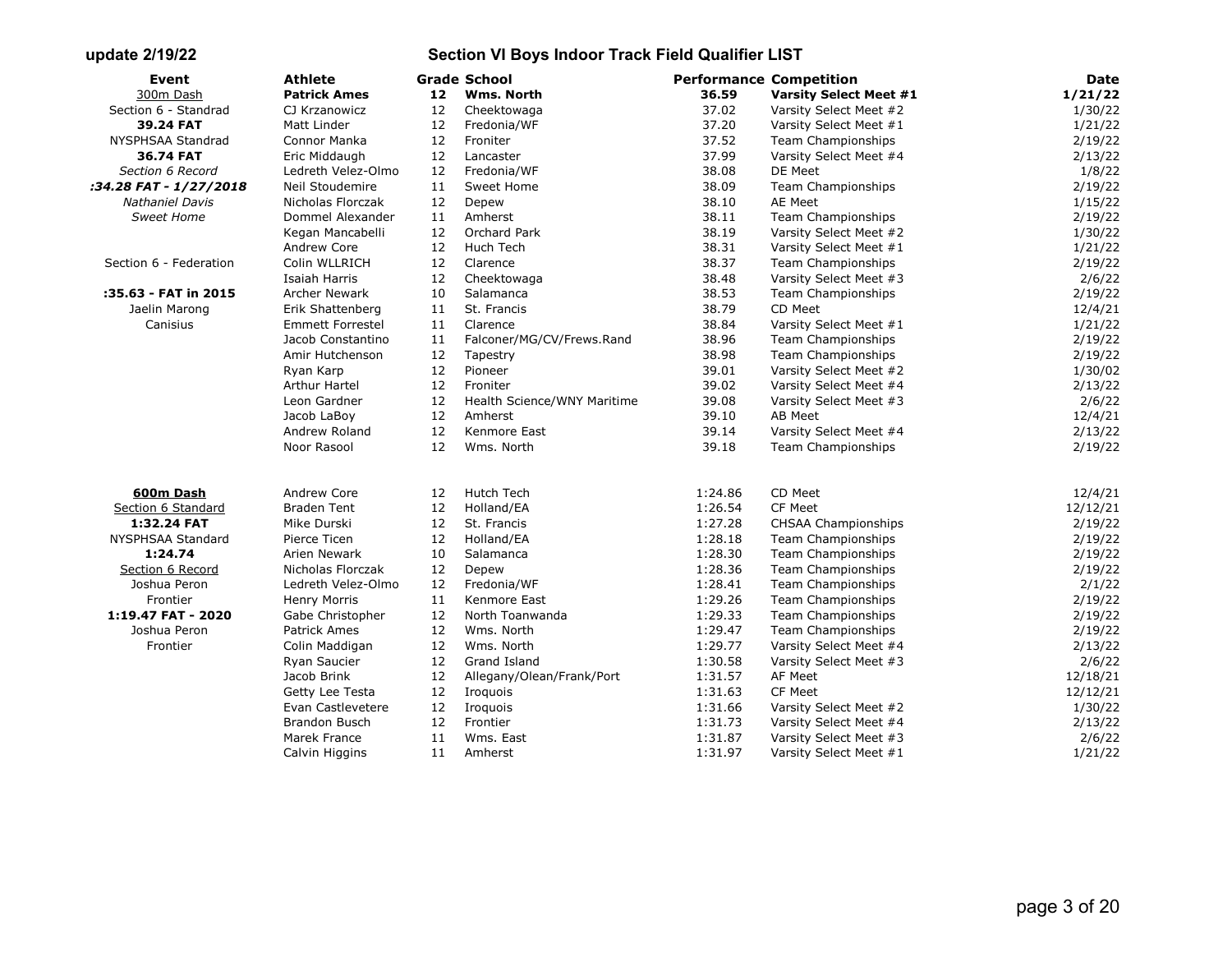### **update 2/19/22 Section VI Boys Indoor Track Field Qualifier LIST Event Athlete Grade School Performance Competition Date 1000m Run** Brody Jones 12 Holland/EA 2:38.66 Varsity Select Meet #3 2/6/22 Section 6 Standard More Andrew Core 12 Huch Tech 2:38.88 Varsity Select Meet #3 2/6/22<br>19 And CHSAA Championships 2019/22 2:38.88 Varsity Select Meet #3 2/6/22 2:49.0 (2:49.24 - FAT) Joseph Pivarunas 12 St. Francis 2:40.40 CHSAA Championships 2/19/22 NYSPHSAA Standrad Will Wisnoski 12 Clarence 2:41.18 Team Championships 2/19/22 **2:35.24 FAT** Evan Owens 12 Holland/EA 2:41.34 Varsity Select Meet #3 2/6/22 Section 6 Record Zack Winnicki 12 Lancaster 2:42.73 CE Meet 12/18/21 **2:27.20 FAT- 3/04/17** Braden Tent 12 Holland/EA 2:42.88 Varsity Select Meet #1 1/21/22 1/21/22 Chris Nowak Jacob Brink 12 Allegany/Olean/Frank/Port 2:43.19 AE Meet 1/15/22 Sweet Home Pierce Ticen 12 Holland/EA 2:43.66 AE Meet 1/15/22 Sidney Morris 11 Kenmore East 2:45.78 Varsity Select Meet #4 2/13/22 Evan Castlevetere 12 Iroquois 2:46.48 Varsity Select Meet #1 1/21/22 Colin Maddigan 12 Wms. North 2:47.05 Team Championships 2/19/22 Will Reid 12 Clarence 2:47.33 DE Meet 1/8/22 William Carmen 12 Wms. South 2:47.35 Varsity Select Meet #1 1/21/22 1/21/22 Joseph Bertola 11 Orchard Park 2:48.05 Team Championships 2/19/22 Jeff Zhang 11 Clarence 2:48.66 Varsity Select Meet #3 2/6/22 Josh Alderman 12 Kenmore East 2:49.04 Team Championships 2/19/22 1600m **Jacob Brink 12 Allegany/Olean/Frank/Port 4:27.29 DF Meet 1/15/22** Section 6 Standard **Zack Winnicki 12 Lancaster 4:27.65 Team Championships 2/19/22** 4:50.0 (4:50.24 - FAT) Brody Jones 12 Holland/EA 4:32.58 AC Meet 1/8/22 NYSPHSAA Standard Evan Owens 12 Holland/EA 4:36.05 Team Championships 2/19/22 **4:28.74 FAT** Braden Tent 12 Holland/EA 4:37.33 AC Meet 1/8/22 Section 6 Record Cwen Rung 10 Holland/EA 4:39.12 Team Championships 2/1/22 **4:14.70 HT in 1992 - 4:14.94 - FAT** Will Reid 12 Clarence 4:40.33 Team Championships 2/19/22 Nick LaRosa Joseph Bertola 11 Orchard Park 4:40.66 Varsity Select Meet #3 2/6/22 Frontier Ryan Zaff 12 Holland/EA 4:40.89 Team Championships 2/19/22 Aidan Kincaid 12 Orchard Park 4:42.82 Varsity Select Meet #3 2/6/22 Sidney Morris 11 Kenmore East 4:43.81 Team Championships 2/19/22 Joseph Pivarunas 12 St. Francis 4:43.90 Varsity Select #2 1/30/22 Juvenal Diaz 10 Falconer/MG/CV/Frews/Rand 4:44.41 9th & 10th Grade Championships 1/29/22 Thomas Reid 11 Lancaster 4:44.97 Varsity Select Meet #2 1/30/22 Nate Adams 12 Starpoint 4:45.19 Team Championships 2/19/22 Casey Black 12 St. Mary's 4:46.69 Varsity Select Meet #1 1/21/22 Aidan Bieron 10 Kenmore West 4:46.87 Team Championships 2/19/22 Ryan Elibol 12 Clarence 12 Clarence 4:47.50 Varsity Select Meet #3 2/6/22 Nate Phillips 10 St. Framcis 1/29/22 4:48.21 9th & 10th Grade Championships 1/29/22 Cameron Bogdan 11 Frontier 4:48.61 Team Championships 2/19/22 Nolan Axford 12 Holland/EA 4:48.79 Varsity Select Meet #2 1/30/22 Evan Castlevetere 12 Iroquois 12.18.89 EF Meet 12/4/21 Pierce Ticen 12 Holland/EA 4:49.32 AF Meet 12/18/21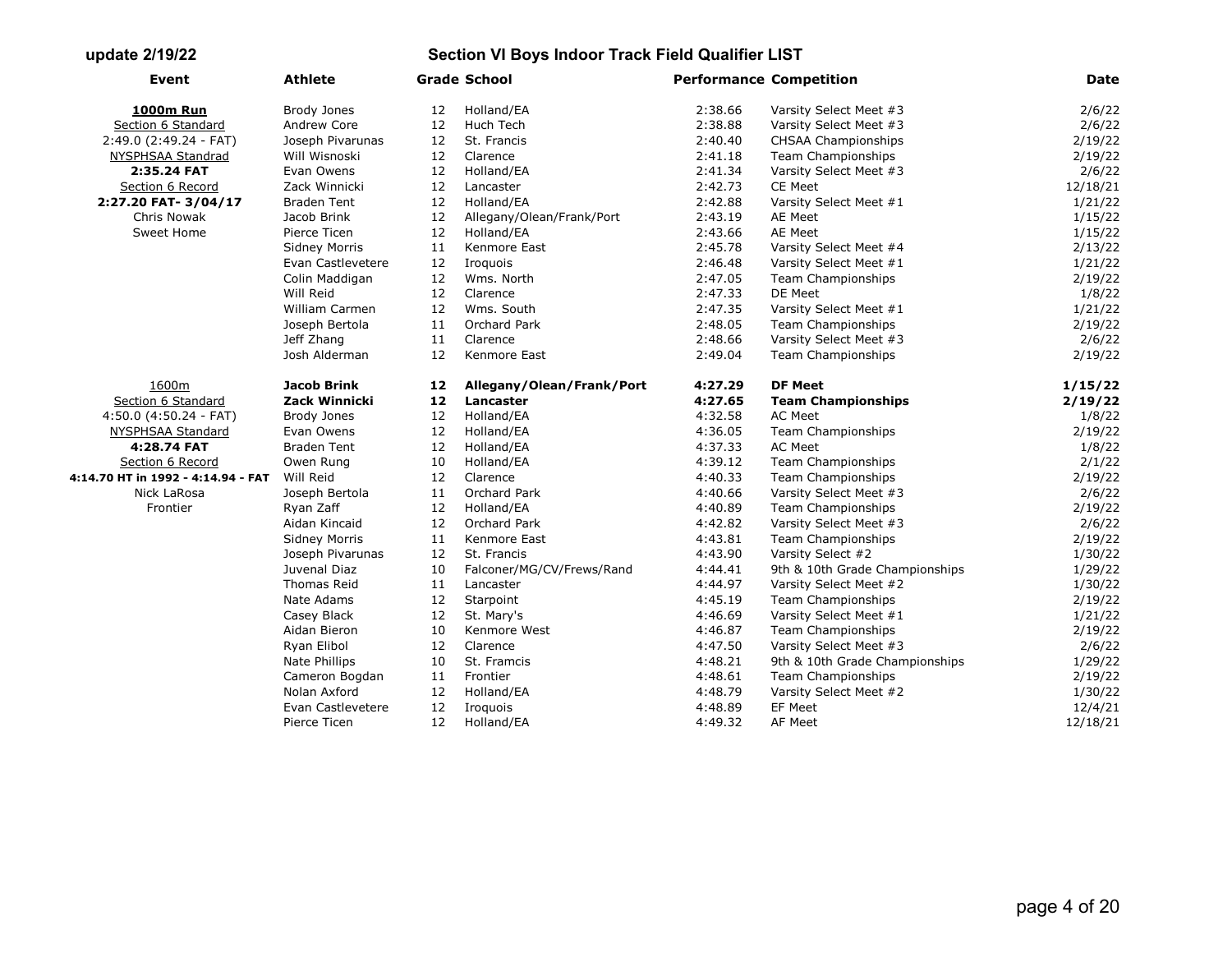| Event                    | <b>Athlete</b>     |    | <b>Grade School</b>       | <b>Performance Competition</b> |                                | <b>Date</b> |
|--------------------------|--------------------|----|---------------------------|--------------------------------|--------------------------------|-------------|
| 3200m Run                | Zack Winnicki      | 12 | Lancaster                 | 9:23.90                        | <b>New Balance Games</b>       | 1/22/22     |
| Section 6 Standard       | <b>Brody Jones</b> | 12 | Holland/EA                | 9:41.22                        | <b>Varsity Select #1</b>       | 1/21/22     |
| 10:30.24 FAT             | Jacob Brink        | 12 | Allegany/Olean/Frank/Port | 9:44.49                        | Varsity Select #1              | 1/21/22     |
| <b>NYSPHSAA Standard</b> | Cameron Bogdan     | 11 | Frontier                  | 9:54.93                        | Varsity Select #4              | 2/13/22     |
| 19:42.24 FAT             | Evan Owens         | 12 | Holland/EA                | 9:58.38                        | Varsity Select #1              | 1/21/22     |
| Section 6 Record         | Wil Reid           | 12 | Clarence                  | 10:03.82                       | CD Meet                        | 12/4/21     |
| 9:15.60 FAT in 2018      | Aidan Kincais      | 12 | Orchard Park              | 10:03.83                       | Vars                           | 1/21/22     |
| Ian Russ                 | Evan Castlevetere  | 12 | Iroquois                  | 10:12.07                       | CD Meet                        | 12/12/21    |
| East Aurora              | Joseph Pivarunas   | 12 | St. Francis               | 10:13.46                       | Varsity Select Meet #4         | 2/13/22     |
|                          | Peyton Spatorico   | 10 | Starpoint                 | 10:16.54                       | Team Championships             | 2/19/22     |
| Section 6 - Federation   | Ryan Elibol        | 12 | Clarence                  | 10:16.55                       | Varsity Select #1              | 1/21/22     |
|                          | Joe Krenzer        | 12 | Falconer/MG/CV/Frews/Rand | 10:17.40                       | Varsity Select #1              | 1/21/22     |
| 9:19.73 in 2011          | Nate Adams         | 12 | Starpoint                 | 10:25.99                       | DF Meet                        | 1/15/22     |
| Cole Townsend            | Hoah Holden        | 10 | Clarence                  | 10:27.32                       | 9th & 10th Grade Championships | 1/29/22     |
| Canisius                 |                    |    |                           |                                |                                |             |
| $4 \times 200$ m Relay   |                    |    | Cheektowaga               | 1:35.94                        | Varsity Select Meet #1         | 1/21/22     |
| 1 Automatic              |                    |    | Lancaster                 | 1:36.93                        | Team Championships             | 2/19/22     |
| <b>NYSPHSAA Standard</b> |                    |    | Falconer/MG/CV/Frews/Rand | 1:38.23                        | Team Championships             | 2/19/22     |
| 1:34.94                  |                    |    | Starpoint                 | 1:38.85                        | Team Championships             | 2/19/22     |
|                          |                    |    | Niagara Falls             | 1:38.91                        | Varsity Select Meet #2         | 1/30/22     |
| Section 6 Record         |                    |    | Tapestry                  | 1:39.13                        | Varsity Select Meet #2         | 1/30/22     |
| 1:29.50 FAT - 3/04/17    |                    |    | Clarence                  | 1:39.96                        | Varsity Select Meet #1         | 1/21/22     |
| Niagara Falls            |                    |    | Kenmore East              | 1:40.03                        | Varsity Select Meet #3         | 2/6/22      |
| <b>Tarig Taul</b>        |                    |    | St. Francis               | 1:40.75                        | Varsity Select Meet #4         | 2/13/22     |
| Roshain Wallace          |                    |    | Salamanca                 | 1:40.92                        | Team Championships             | 2/19/22     |
| <b>Christian Meranto</b> |                    |    | Huch Tech                 | 1:41.47                        | Varsity Select Meet #2         | 1/30/22     |
| Rodney Barnes            |                    |    | Sweet Home                | 1:41.51                        | Varsity Select Meet #2         | 1/30/22     |
|                          |                    |    | Amherst                   | 1:41.57                        | <b>Team Championships</b>      | 2/19/22     |
| 1:32.71 - FAT in 2015    |                    |    | West Seneca West          | 1:42.02                        | Team Championships             | 2/19/22     |
| Canisius                 |                    |    | Wms. North                | 1:42.50                        | Team Championships             | 2/19/22     |
| Desmond Nicholas         |                    |    | Allegany/Olean/Frank/Port | 1:42.88                        | Team Championships             | 2/19/22     |
| Charles Hornberger       |                    |    | Starpoint                 | 1:43.31                        | Varsity Select Meet #2         | 1/30/22     |
| Jaelin Marong            |                    |    | Lockport                  | 1:43.65                        | Varsity Select Meet #3         | 2/6/22      |
| AJ                       |                    |    | Grand Island              | 1:43.82                        | <b>BF Meet</b>                 | 1/8/22      |
| Jaelin Marong            |                    |    | Pioneer                   | 1:43.90                        | Team Championships             | 2/19/22     |
|                          |                    |    | Iroquois                  | 1:44.32                        | Team Championships             | 2/19/22     |
|                          |                    |    | Depew                     | 1:44.78                        | <b>BE Meet</b>                 | 12/10/21    |
|                          |                    |    | North Tonawanda           | 1:45.13                        |                                | 2/19/22     |
|                          |                    |    | McKinley                  | 1:45.36                        | Team Championships<br>EF Meet  |             |
|                          |                    |    | Wms, South                | 1:45.81                        |                                | 12/4/21     |
|                          |                    |    |                           |                                | Team Championships             | 2/19/22     |
|                          |                    |    | Hamburg                   | 1:45.92                        | AB Meet                        | 12/4/21     |
|                          |                    |    | Dunkirk/SC                | 1:46.01                        | Varsity Select Meet #1         | 1/21/22     |
|                          |                    |    | Frontier                  | 1:46.02                        | Team Championships             | 2/19/22     |
|                          |                    |    | Jamestown                 | 1:47.36                        | Varsity Select Meet #3         | 2/6/22      |
|                          |                    |    | St. Mary's                | 1:47.80                        | Varsity Select Meet #2         | 1/30/22     |
|                          |                    |    | Hollan/EA                 | 1:47.81                        | Team Championships             | 2/19/22     |
|                          |                    |    | Fredonia/WF               | 1:48.32                        | AB Meet                        | 12/4/21     |
|                          |                    |    | Health Science/WNY Matime | 1:49.88                        | CF Meet                        | 12/12/21    |
|                          |                    |    | Kenmore West              | 1:51.12                        | Varsity Select Meet #3         | 2/6/22      |
|                          |                    |    | Canisius                  | 1:51.25                        | Varsity Select Meet #1         | 1/21/22     |
|                          |                    |    | Bishop-Timon              | 1:52.51                        | Varsity Select Meet #4         | 2/13/22     |
|                          |                    |    | Lake Shore                | 2:02.57                        | Varsity Select Meet #1         | 1/21/22     |

page 5 of 20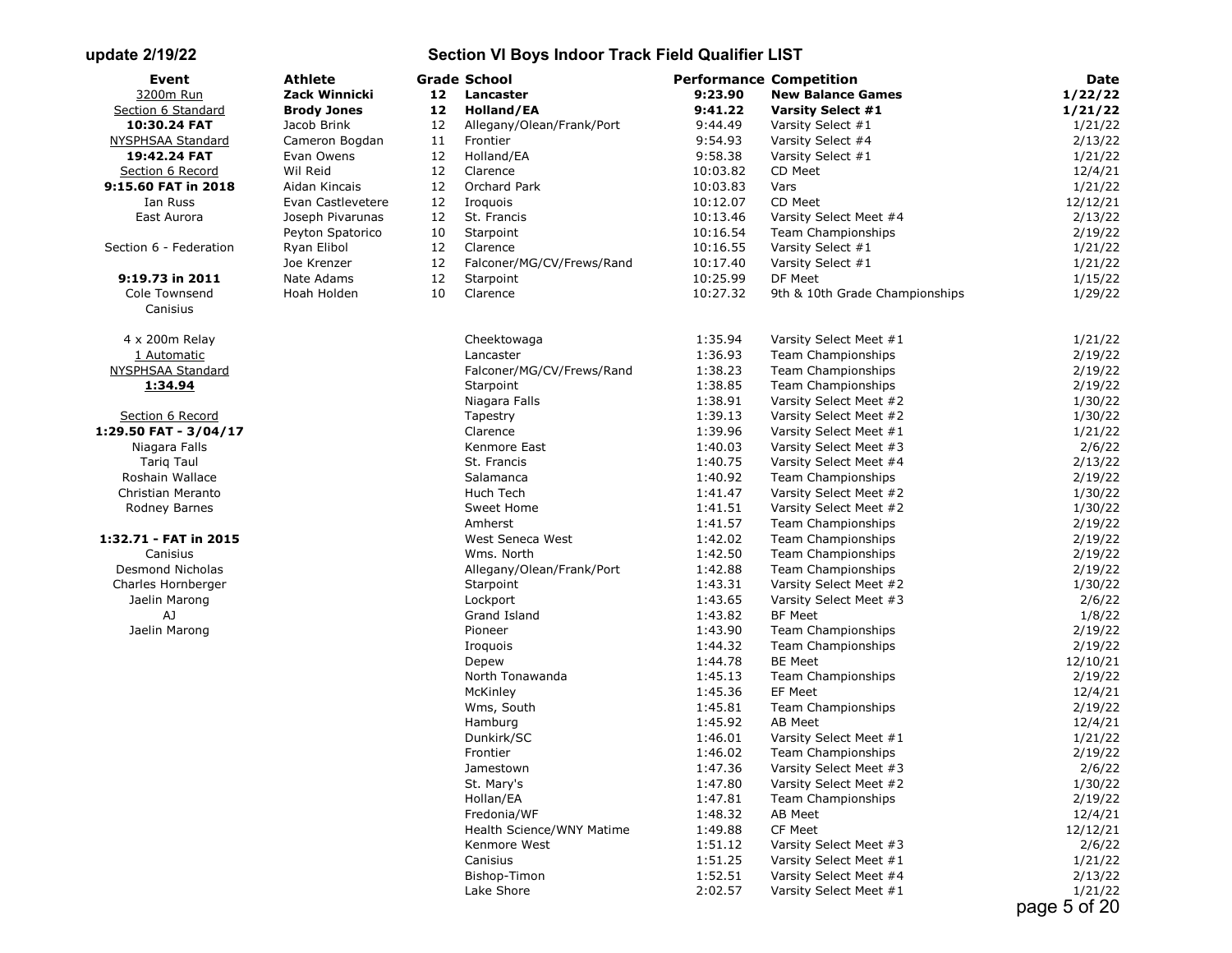| Event               | <b>Athlete</b> | <b>Grade School</b>       | <b>Performance Competition</b> |                               | <b>Date</b> |
|---------------------|----------------|---------------------------|--------------------------------|-------------------------------|-------------|
| 4 x 400m Relay      |                | Wms, North                | 3:36.95                        | Varsity Select Meet #4        | 2/13/22     |
| 1 Automatic         |                | Kenmore East              | 3:38.23                        | Varsity Select Meet #4        | 2/13/22     |
| NYSPHSAA Standard   |                | Holland/EA                | 3:40.72                        | Varsity Select Meet #3        | 2/6/22      |
| <u>3:32.44 FAT</u>  |                | Frontier                  | 3:43.90                        | Team Championships            | 2/19/22     |
| Section 6 Record    |                | St. Francis               | 3:46.71                        | Varsity Select Meet #1        | 1/21/22     |
| 3:26.64 FAT in 1998 |                | Amherst                   | 3:46.75                        | <b>BF Meet</b>                | 1/8/22      |
| Sweet Home          |                | Hutch Tech                | 3:50.46                        | <b>CF Meet</b>                | 12/12/21    |
| Joe Patrick         |                | Falconer/MG/CV/Frews/Rand | 3:52.48                        | Team Championships            | 2/19/22     |
| Jared Voglar        |                | Cheektowaga               | 3:52.70                        | <b>BD Meet</b>                | 12/17/21    |
|                     |                | Starpoint                 | 3:53.69                        | Varsity Select Meet #3        | 2/6/22      |
| <b>Brian Harge</b>  |                | Lancaster                 | 3:53.93                        | AC Meet                       | 1/8/22      |
| Joe Clark           |                | Clarence                  | 3:57.40                        | <b>CD Meet</b>                | 12/4/21     |
|                     |                | Iroquois                  | 3:57.59                        | <b>CF Meet</b>                | 12/12/21    |
|                     |                | Wms. South                | 3:58.67                        | Varsity Select Meet #1        | 1/21/22     |
|                     |                | Niagara Falls             | 3:59.20                        | <b>Varsity Select Meet #1</b> | 1/21/22     |
|                     |                | North Tonawanda           | 4:00.15                        | Team Championships            | 2/19/22     |
|                     |                | Dunkirk/SC                | 4:00.88                        | Team Championships            | 2/19/22     |
|                     |                | Hamburg                   | 4:01.16                        | Varsity Select Meet #2        | 1/30/22     |
|                     |                | Grand Island              | 04:01.7                        | Varsity Select Meet #3        | 2/6/22      |
|                     |                | West Seneca West          | 4:02.70                        | Varsity Select Meet #1        | 1/21/22     |
|                     |                | Tapestry                  | 4:04.25                        | Varsity Select Meet #3        | 2/6/22      |
|                     |                | St. Joe's                 | 4:04.73                        | Varsity Select Meet #4        | 2/13/22     |
|                     |                | Sweet Home                | 4:06.60                        | Team Championships            | 2/19/22     |
|                     |                | Orchard Park              | 4:07.09                        | Varsity Select Meet #4        | 2/13/22     |
|                     |                | Wms, East                 | 4:08.09                        | <b>BE Meet</b>                | 12/10/21    |
|                     |                | Allegany/Olean/Frank/Port | 4:09.22                        | <b>AC Meet</b>                | 1/8/22      |
|                     |                | Depew                     | 4:11.66                        | EF Meet                       | 12/4/21     |
|                     |                | Jamestown                 | 4:17.44                        | Varsity Select Meet #1        | 1/21/22     |
|                     |                | Kemore West               | 4:19.73                        | Team Championships            | 2/19/22     |
|                     |                | Salamanca                 | 4:19.86                        | AF Meet                       | 12/18/21    |
|                     |                | Springville/WV            | 4:20.54                        | EF Meet                       | 12/4/21     |
|                     |                | McKinley                  | 4:29.17                        | Varsity Select Meet #2        | 1/30/22     |
|                     |                | West Seneca East          | 4:49.82                        | Varsity Select Meet #1        | 1/21/22     |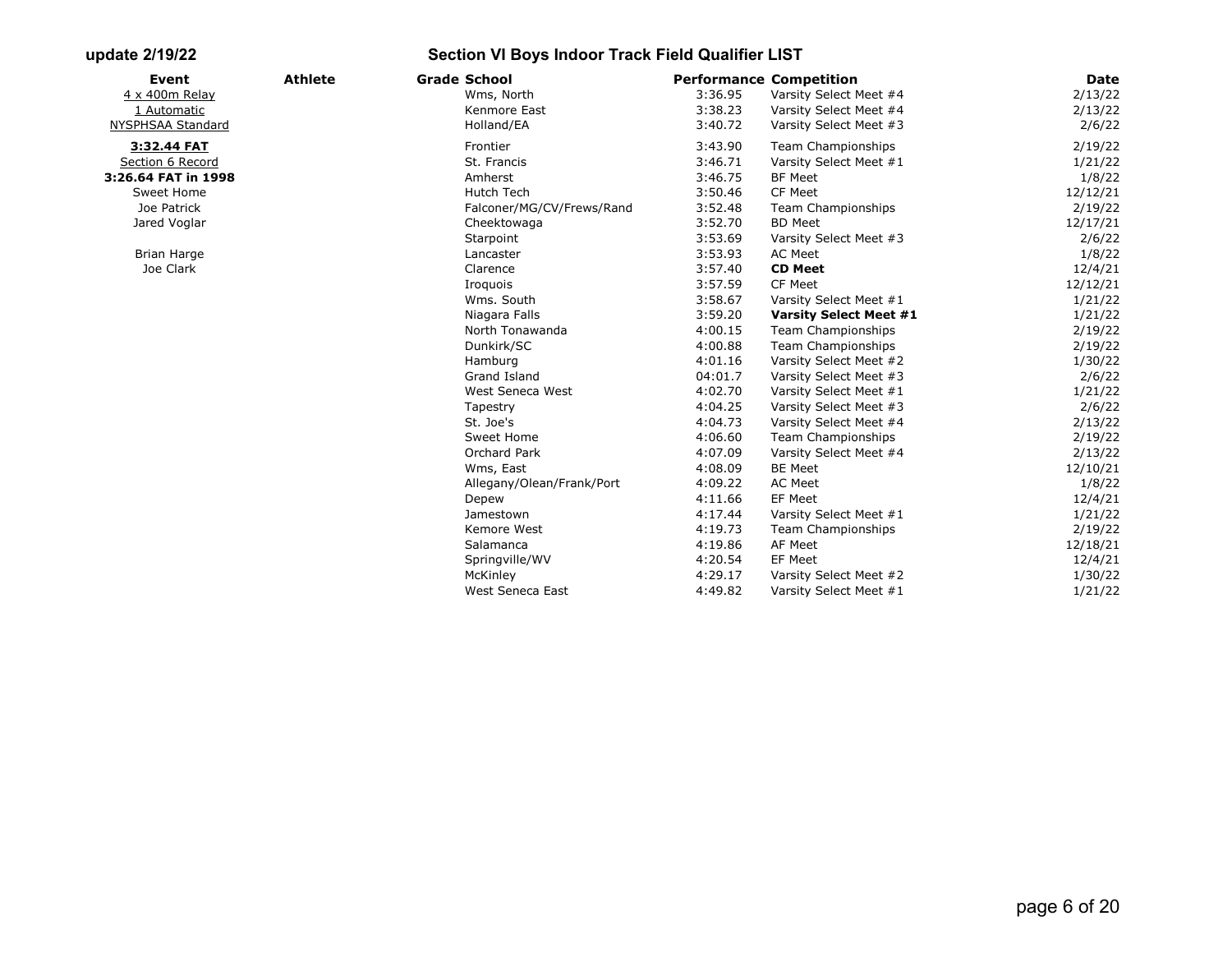| Event               | <b>Athlete</b> | <b>Grade School</b>       | <b>Performance Competition</b> |                           | Date     |
|---------------------|----------------|---------------------------|--------------------------------|---------------------------|----------|
| 4 x 800m Relay      |                | Holland/EA                | 8:30.56                        | Varsity Select Meet #3    | 2/6/22   |
| 1 Automatic         |                | Clarence                  | 8:40.16                        | Varsity Select Meet #3    | 2/6/22   |
| NYSPHSAA Standard   |                | Amherst                   | 9:01.49                        | <b>BD Meet</b>            | 12/17/21 |
| Section 6 Record    |                | Hutch Tech                | 9:06.53                        | CD Meet                   | 12/4/21  |
| 7:59.43 FAT in 2015 |                | North Tonawanda           | 9:13.35                        | Team Championships        | 2/19/22  |
| Sweet Home          |                | Kenmore East              | 9:17.03                        | EF Meet                   | 12/4/22  |
| Chris Nowak         |                | Wms. North                | 9:18.29                        | <b>EF Meet</b>            | 12/4/21  |
| Will Schultz        |                | Hamburg                   | 9:19.55                        | Team Championships        | 2/19/22  |
| Matt Penderthy      |                | Starpoint                 | 9:20.20                        | Team Championships        | 2/19/22  |
| Mitchell Daddario   |                | St. Francis               | 9:28.11                        | <b>CE Meet</b>            | 12/18/22 |
|                     |                | Orchard Park              | 9:29.01                        | Team Championships        | 2/19/22  |
|                     |                | Kenmore West              | 9:30.98                        | Team Championships        | 2/19/22  |
|                     |                | Frontier                  | 9:32.08                        | Varsity Select Meet #1    | 1/21/22  |
|                     |                | West Seneca West          | 9:54.42                        | Team Championships        | 2/19/22  |
|                     |                | Springville/WV            | 9:57.87                        | AF Meet                   | 12/18/21 |
|                     |                | St. Joe's                 | 10:09.70                       | <b>BD Meet</b>            | 12/17/21 |
|                     |                | Grand Island              | 10:11.45                       | Varsity Select Meet #2    | 1/30/22  |
|                     |                | Jamestown                 | 10:11.95                       | <b>Team Championships</b> | 2/19/22  |
|                     |                | Lockport                  | 10:13.80                       | Team Championships        | 2/19/22  |
|                     |                | Falconer/MG/CV/Frews/Rand | 10:24.59                       | AB Meet                   | 12/4/21  |
|                     |                | Wms. East                 | 10:26.11                       | CF Meet                   | 12/18/21 |
|                     |                | Niagara Falls             | 10:54.02                       | <b>BD</b> Meet            | 12/17/21 |
|                     |                | Lancaster                 | 10:56.70                       | CD Meet                   | 12/4/21  |
|                     |                | Iroquois                  | 10:59.88                       | <b>Team Championships</b> | 2/19/22  |
|                     |                | Wms. South                | 11:01.40                       | AC Meet                   | 1/8/22   |
|                     |                | Sweet Home                | 11:03.18                       | DE Mmeet                  | 1/8/22   |
|                     |                | Depew                     | 11:09.80                       | Varsity Select Meet #3    | 2/6/22   |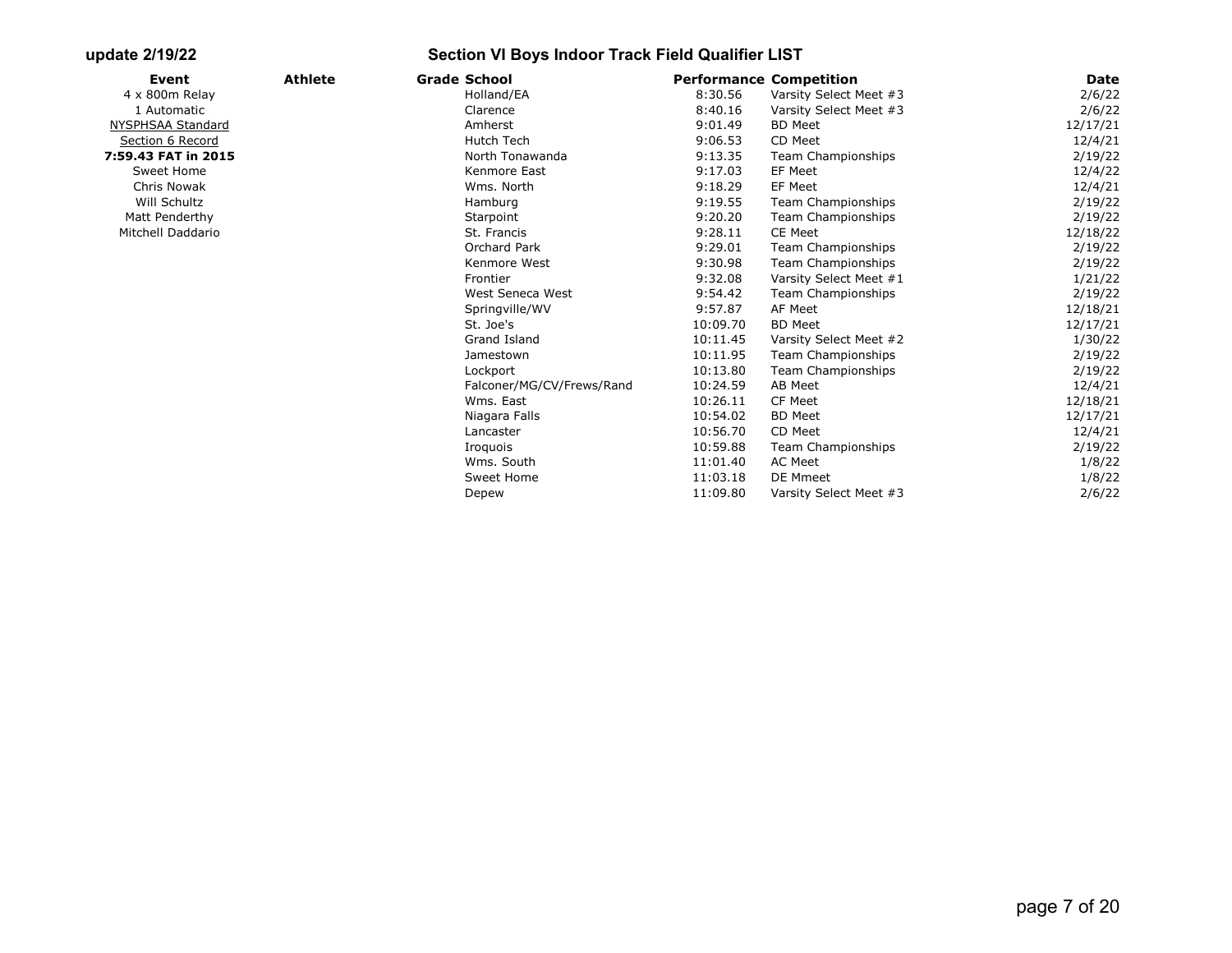| Event              | <b>Athlete</b>           |                   | <b>Grade School</b>       | <b>Performance Competition</b> |                                | Date     |
|--------------------|--------------------------|-------------------|---------------------------|--------------------------------|--------------------------------|----------|
| Long Jump          | <b>CJ Krzanowicz</b>     | $12$              | Cheektowaga               | $21'$ 9 $1/4"$                 | <b>Westhill Invitational</b>   | 12/23/21 |
| Section 6 Standard | Moel Koloko              | 12                | Sweet Home                | 21' 51/2                       | Varsity Select Meet #4         | 2/13/22  |
| 19' 0"             | <b>Tyler McGrath</b>     | 12                | Clarence                  | 20' 6 3/4"                     | Team Championships             | 2/19/22  |
| NYSPHSAA Standard  | Kegan Mancabella         | 11                | St. Francis               | 20' 10 1/2 "                   | Varsity Select Meet #2         | 1/30/22  |
| $21'$ 6"           | Andrew Krug              | 12                | Orchard Park              | 20' 5"                         | <b>Team Championships</b>      | 2/19/22  |
| Section 6 Record   | Quintin Allen            | 11                | Allegany/Olean/Frank/Port | 20' 0 1/4"                     | AC Meet                        | 1/8/22   |
| 23' 8 1/2" in 2018 | Kai Messmer              | 11                | St.Joe's                  | 19' 10 1/4"                    | CD Meet                        | 12/4/21  |
| Sweet Home         | <b>Matt Linder</b>       | 12                | Fredonia                  | 19' 10 3/4"                    | AB Meet                        | 12/4/21  |
| Nathaniel David    | Devin Auston             | 12                | Falconer/MG/CV/Frews/Rand | 19' 10 3/4"                    | AB Meet                        | 12/4/21  |
|                    | Isaiah Harris            | 12                | Cheektowaga               | 19' 9 3/4"                     | <b>Team Championships</b>      | 2/19/22  |
|                    | Andrew Rolan             | 12                | Kenmore East              | 19' 8"                         | Varsity Select Meet #2         | 1/30/22  |
|                    | Kyle Lewis               | 11                | Starpoint                 | 19' 7 1/2                      | DE Meet                        | 1/8/22   |
|                    | Arlen Newark             | 10                | Salamanca                 | 19' 6"                         | 9th & 10th Grade Championships | 1/29/22  |
|                    | Antonio Gullo            | 11                | Kenmore East              | 19' 4"                         | AB Meet                        | 12/18/21 |
|                    | Brayden Secrist          | 10                | Lockport                  | 19' 3 1/2"                     | Varsity Select Meet #4         | 2/13/22  |
|                    | Hussam Ottman            | 11                | Sweet Home                | 19' 3 1/2"                     | CD Meet                        | 12/4/21  |
|                    | Collin Riel              | 11                | Falconer/MG/CV/Frews/Rand | 19' 2"                         | Varsity Select Meet #4         | 2/13/22  |
|                    | Jason Pennella           | 10                | Wms. North                | 19' 1"                         | EF Meet                        | 12/4/21  |
| Triple Jump        | Devin Austin             | 12                | Falconer/MG/CV/Frews/Rand | 42' 4 3/4"                     | <b>Team Championships</b>      | 2/19/22  |
| Section 6 Standard | Kegan Mancabella         | 12                | Orchard Park              | 41'10 1/2"                     | AF Meet                        | 12/18/21 |
| 37' 0"             | Kai Messmer              | 11                | St. Joe's                 | 40' 6 1/4"                     | Varsity Select Meet #4         | 12/13/22 |
| NYSPHSAA Standard  | Zy'Mere Covington        | 11                | <b>Hutch Tech</b>         | 40' 4 1/4"                     | <b>BC Meet</b>                 | 1/14/22  |
| 43' 6"             | Tony Bates               | 11                | Allegany/Olean/Frank/Port | 39' 4 1/2"                     | Varsity Select Meet #3         | 2/6/22   |
| Section 6 Record   | Joe Blose                | 10                | North Tonawanda           | 39' 3"                         | <b>Team Championships</b>      | 2/19/22  |
| 47' 4 1/2 in 2012  | Aydan Riggs              | 12                | Cheektowaga               | 38' 9"                         | Varsity Select Meet #3         | 12/17/21 |
| Amherst            | Neil Stoudemire          | 11                | Sweet Home                | 38' 9 1/2"                     | Team Championships             | 2/19/22  |
| Jailyn Twitty      | Vincent Sanfilippo       | 10                | Falconer/MG/CV/Frews/Rand | 38' 3 1/2"                     | <b>Team Championships</b>      | 2/19/22  |
|                    | Drew Jedrzek             | 10                | Pioneer                   | 38' 2"                         | Varsity Select Meet #4         | 2/28/22  |
|                    | Xavier Lamar             | 12                | Tapestry                  | 38' 11"                        | Varsity Select Meet ##         | 2/6/22   |
|                    | Ethan O'Hara             | 10                | <b>Bishop Timon</b>       | 38' 10"                        | Varsity Select Meet #4         | 2/13/22  |
|                    | <b>Daunte Townsell</b>   | 10                | <b>Tapestry</b>           | 38' 1 1/4"                     | <b>Team Championships</b>      | 2/19/22  |
|                    | <b>Cameron Sample</b>    | 12                | Niagara Falls             | 37' 10 1/2"                    | <b>CD Meet</b>                 | 2/6/22   |
|                    | <b>Ryan Karp</b>         | 12                | Pioneer                   | 37' 10 1/2"                    | <b>Team Championships</b>      | 2/19/22  |
|                    | <b>Zy'Mere Covington</b> | 11                | <b>Hutch Tech</b>         | 37' 11 1/4"                    | <b>AB Meet</b>                 | 2/13/22  |
|                    | David Rosen              | 12                | Frontier                  | 37' 10"                        | <b>EF Meet</b>                 | 1/8/22   |
|                    | <b>Harrison Mullen</b>   | 12                | Cheektowaga               | 37' 9"                         | Varsity Select Meet #4         | 12/4/21  |
|                    | <b>Ryan Sand</b>         | $12 \overline{ }$ | Lancaster                 | 37' 6 1/4"                     | <b>Team Championships</b>      | 2/19/22  |
|                    | James Simoncelli         | 11                | Hamburg                   | 37' 4 1/4"                     | Varsity Select Meet #3         | 12/4/21  |
|                    | Austin Zimmerman         | 11                | Lockport                  | 37'3''                         | <b>BF Meet</b>                 | 12/4/21  |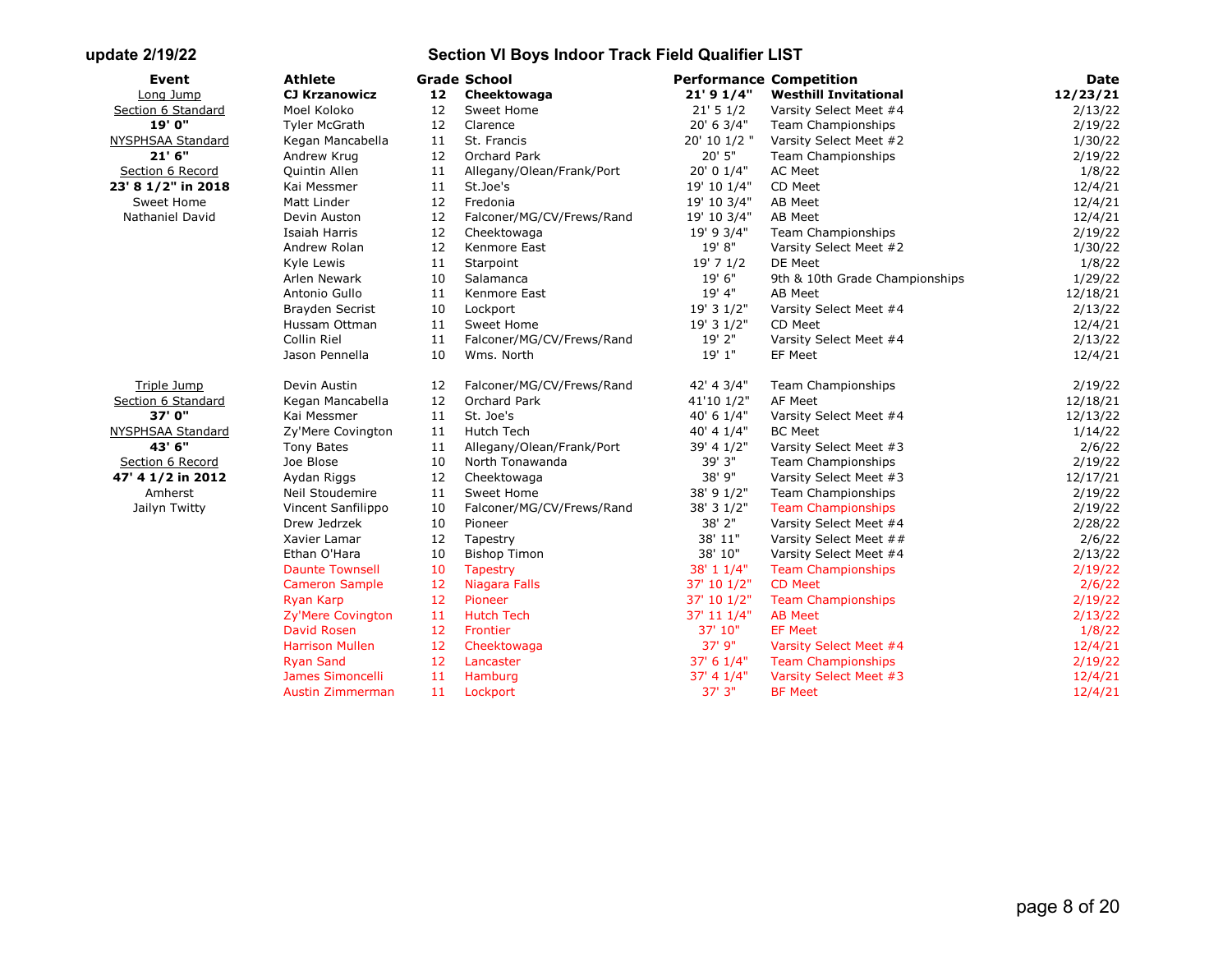| Event                    | <b>Athlete</b>           |                 | <b>Grade School</b>       | <b>Performance Competition</b> |                                            | <b>Date</b> |
|--------------------------|--------------------------|-----------------|---------------------------|--------------------------------|--------------------------------------------|-------------|
| High Jump                | <b>Devin Austin</b>      | 12 <sub>1</sub> | Falconer/MG/CV/Frews/Rand | 6' 4"                          | <b>Varsity Select Meet #4</b>              | 2/13/22     |
| Section 6 Standard       | <b>Andrew Krug</b>       | 11              | <b>St. Francis</b>        | 6' 0"                          | <b>CHSAA Championships</b>                 | 2/19/22     |
| 5' 4"                    | Erik Shattenberg         | 11              | St. Francis               | 5' 8''                         | Varsity Select Meet #1                     | 1/21/22     |
| <b>NYSPHSAA Standard</b> | Daniel Richardson        | 10              | Cheektowaga               | 5' 8''                         | DE Meet                                    | 1/8/22      |
| 6' 4''                   | Quinian Schultz          | 12              | Sweet Home                | 5' 8''                         | <b>BD Meet</b>                             | 12/17/22    |
| Section 6 Record         | Austin Zimmerman         | 11              | Lockport                  | 5'7''                          | <b>CE Meet</b>                             | 12/18/21    |
| 6' 11 1/4 in 1995        | <b>Isaac Gwitt</b>       | 10              | St. Joe's                 | 5'6''                          | Varsity Select Meet #4                     | 2/13/22     |
| Sean Vago                | Jason Pennella           | 10              | Wms. North                | 5' 6''                         | <b>Team Championships</b>                  | 2/19/22     |
| Wms. South               | <b>Shawn Sanford</b>     | 11              | Lockport                  | 5' 6''                         | <b>EF Meet</b>                             | 12/4/21     |
|                          | <b>Trenton Reifsteck</b> | 9               | Pioneer                   | $5'$ 4"                        | Varsity Select Meet #4                     | 2/13/22     |
|                          | Zy'Mere Covington        | 11              | <b>Hutch Tech</b>         | $5'$ 4"                        | <b>CE Meet</b>                             | 12/18/21    |
|                          | <b>Dylan Stuff</b>       | 11              | <b>Kenmore West</b>       | $5'$ 4"                        | <b>AB Meet</b>                             | 12/4/21     |
|                          | Vernon Draughn           | 12              | <b>Kenmore East</b>       | $5'$ 4"                        | Varsity Select Meet #2                     | 1/30/22     |
|                          | <b>Jared Veal</b>        | 9               | <b>Sweet Home</b>         | $5'$ 4"                        | Varsity Select Meet #3                     | 2/6/22      |
|                          | Luke Cmok                | 11              | Frontier                  | 5' 4"                          | Varsity Select Meet #3                     | 2/6/22      |
|                          | <b>Ryan Karp</b>         | 12              | Pioneer                   | 5' 4"                          | <b>DE Meet</b>                             | 1/8/22      |
|                          | Nick Drabinski           | 10              | <b>North Tonawanda</b>    | $5'$ 4"                        | <b>Team Championships</b>                  | 2/19/22     |
|                          | Jackson Filipiak         | 12              | Holland/EA                | $5'$ 4"                        | <b>Team Championships</b>                  | 2/19/22     |
|                          | Charles Radonmski        | 11              | Frontier                  | 5' 4"                          | <b>Team Championships</b>                  | 2/19/22     |
| Shot Put                 | Dominic Cervelle         | 12              | Orchard Park              | 48' 7"                         | Varsity Select Meet #1                     | 1/21/22     |
| Section 6 Standard       | <b>Austin Hawas</b>      | 12              | Clarence                  | 43' 0 1/2                      | Varsity Select Meet #2                     | 2/6/22      |
| 38' 0"                   | Xaiver Goodman           | 12              | Olmsted                   | 42' 0"                         | Varsity Select Meet #4                     | 2/13/22     |
| NYSPHSAA Standard        | Gabriel D'Angelo         | 11              | Orchard Park              | 41' 9"                         | <b>CF</b>                                  | 12/12/21    |
| 52' 0"                   | Michael Christensen      | 11              | Grand Island              | 41'0"                          | Varsity Select Meet #4                     | 2/13/22     |
| Section 6 Record         | Caleb Kruzicki           | 12              | Wms. South                | 40' 9 1/2"                     | Varsity Select Meet #3                     | 1/30/22     |
| 63' 10 3/4 - 2/21/2014   | Avo Agboola              | 12              | Sweet Home                | 40' 0 3/4"                     | Section VI - Throwers & Pole Vaulters Meet | 12/18/21    |
| Devon Patterson          | <b>Edmund Bedient</b>    | 12              | West Seneca West          | 40' 0 1/2"                     | <b>Team Championships</b>                  | 2/19/22     |
| Wms. South               | David Litten             | 11              | Niagara Falls             | 39' 5 1/4"                     | Section VI - Throwers & Pole Vaulters Meet | 12/18/21    |
|                          | <b>William Morris</b>    | 12              | Lancaster                 | 39' 4 1/4"                     | Section VI - Throwers & Pole Vaulters Meet | 12/18/21    |
|                          | Colin Wallrich           | 12              | Clarence                  | 39' 10 1/2"                    | Team Championships                         | 2/19/22     |
|                          | <b>Tyler White</b>       | 12              | Niagara Falls             | 38' 10"                        | <b>BF Meet</b>                             | 1/8/22      |
|                          | Matt Linder              | 12              | Fredonia/WF               | 38' 8 3/4"                     | Varsity Select Meet #3                     | 2/6/22      |
|                          | Isaac Bluestein          | 12              | Sweet Home                | 38' 7"                         | Varsity Select Meet #4                     | 2/13/22     |
|                          | Ethan Stierheim          | 11              | Wms. North                | 38' 4 3/4"                     | EF Meet                                    | 12/4/21     |
|                          | Noah Stierheim           | 10              | Wms. North                | 38' 2 1/2"                     | Varsity Select Meet #4                     | 2/13/22     |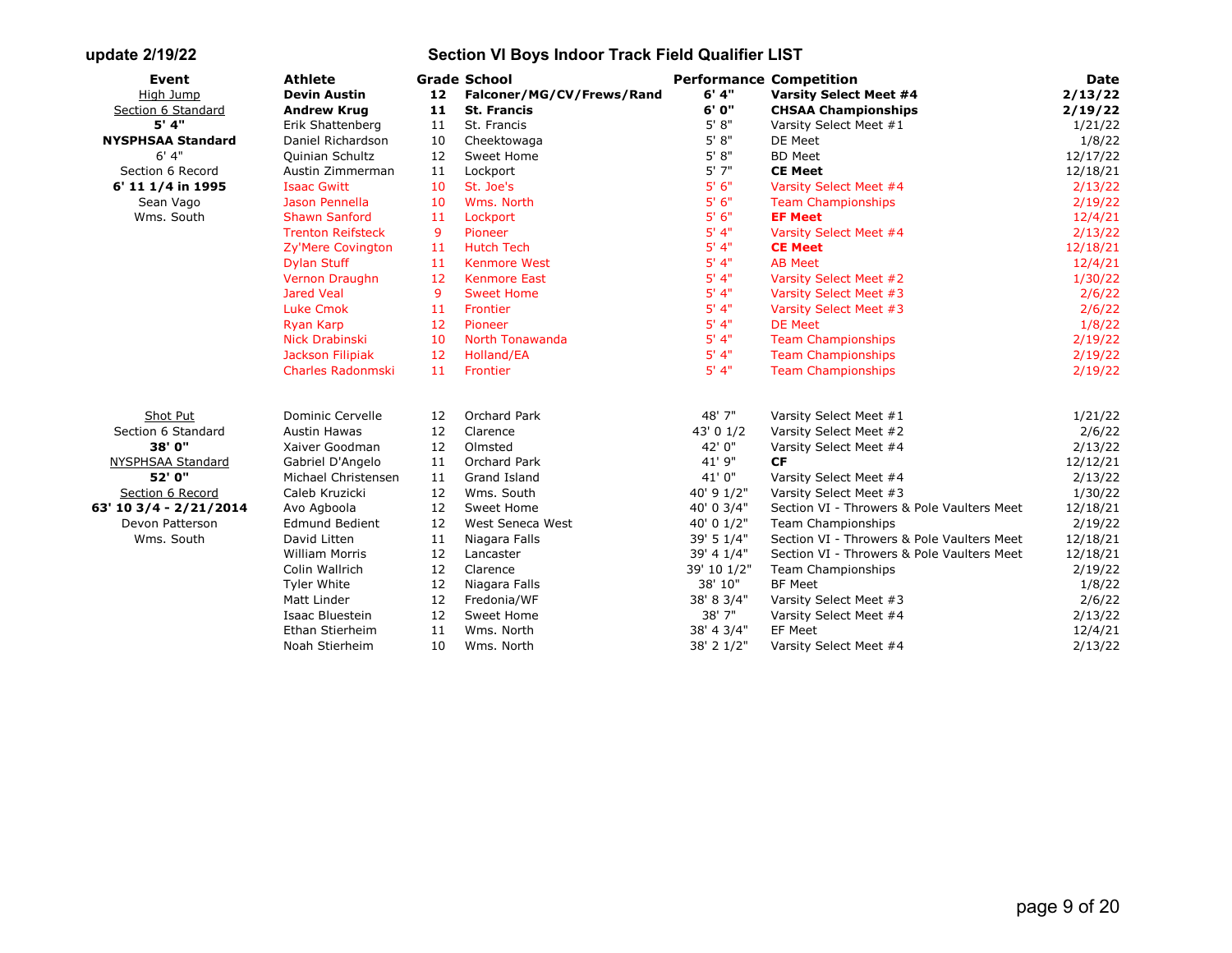| Event                   | <b>Athlete</b>          |                 | <b>Grade School</b>       | <b>Performance Competition</b> |                                            | <b>Date</b> |
|-------------------------|-------------------------|-----------------|---------------------------|--------------------------------|--------------------------------------------|-------------|
| Pole Vault<br>9' 0"     | Kegan Mancabella        | 12 <sub>2</sub> | <b>Orchard Park</b>       | 15' 0"                         | <b>Varsity Select Meet #1</b>              | 1/30/22     |
|                         | Anthony Mancabella      | 9               | Orchard Park              | 11'6''                         | 9th & 10th Grade Championships             | 1/29/22     |
| Section VI Standard     | Nolan Armitage          | 10              | Starpoint                 | 11'0''                         | Team Championships                         | 2/19/22     |
| 10' 3"                  | Jack Skora              | 12              | Hamburg                   | 11 '0"                         | Team Championships                         | 2/19/22     |
| NYSPHSAA Standard       | Daniel Reinhart         | 11              | Kenmore East              | 11' 0"                         | Team Championships                         | 2/19/22     |
| 13' 0"                  | <b>Wyatt Tinelli</b>    | 12              | Allegany/Olean/Frank/Port | 10' 0"                         | <b>Team Championships</b>                  | 2/19/22     |
| Section 6 Record        | <b>Quinlan Schultz</b>  | 12              | <b>Sweet Home</b>         | 9'6''                          | <b>CD Meet</b>                             | 12/4/21     |
|                         | <b>Noah Snyder</b>      | 9               | Hamburg                   | 9'6''                          | <b>AB Meet</b>                             | 12/4/21     |
|                         | <b>William Morris</b>   | 12              | Lancaster                 | 9'6''                          | <b>Team Championships</b>                  | 2/19/22     |
|                         | Seth Wyzykowski         | 11              | <b>Iroquois</b>           | 9'6''                          | <b>Team Championships</b>                  | 2/19/22     |
|                         | <b>Sidney Morris</b>    | 11              | <b>Kenmore East</b>       | 9'6''                          | Section VI - Throwers & Pole Vault Meet    | 12/18/21    |
|                         | Nathan Bbender          | 12              | <b>Grand Island</b>       | 9'0''                          | <b>BF Meet</b>                             | 1/8/22      |
|                         | <b>Eric Butcher</b>     | 12              | Lancaster                 | 9'0"                           | Varsity Select Meet #3                     | 2/6/22      |
| <b>Weight Throw</b>     | <b>David Litten</b>     | 11              | Niagara Falls             | 54' 9"                         | <b>Varsity Select Meet #2</b>              | 2/6/22      |
| Section 6 Standard      | Michael Christen        | 11              | Grand Island              | 50' 3 1/2"                     | Varsity Select Meet #1                     | 1/30/22     |
| 35' 0"                  | Xavier Goodman          | 12              | Olmsted                   | 49' 3"                         | Varsity Select Meet #2                     | 2/6/22      |
| NYSPHSAA Standard       | Tyler White             | 12              | Niagara Falls             | 47' 6"                         | Varsity Select Meet #1                     | 1/30/22     |
| 53' 0"                  | Aiden Adgate            | 12              | West Seneca West          | 47' 5 3/4"                     | Varsity Select Meet #4                     | 2/13/22     |
| Section 6 Record &      | <b>William Morris</b>   | 12              | Lancaster                 | 45' 2 3/4"                     | Varsity Select Meet #2                     | 2/6/22      |
| & New York State Record | Dominic Cervelle        | 12              | Orchard Park              | 44' 6 1/2"                     | EF Meet                                    | 12/4/21     |
| 72' 2 1/2" in 2020      | <b>Edmund Bedient</b>   | 12              | West Seneca West          | 44' 2 3/4"                     | Varsity Select Meet #4                     | 2/13/22     |
| Jaiden DuBrad           | Noah Stierheim          | 10              | Wms. North                | 44' 0"                         | Varsity Select Meet #4                     | 2/13/22     |
| Cheektowaga             | Zach Scime              | 12              | Springville/WV            | 43' 9 1/2"                     | <b>CF Meet</b>                             | 12/12/21    |
|                         | Ethan Stierheim         | 10              | Wms. North                | 39' 10 1/4                     | Varsity Select Meet #3                     | 2/13/22     |
|                         | Ayo Agboola             | 12              | Sweet Home                | 39' 4 1/2                      | Section VI - Throwers & Pole Vaulters Meet | 12/18/21    |
|                         | <b>Jake Mutton</b>      | 11              | Lancaster                 | 36' 4"                         | Varsity Select Meet #4                     | 2/13/22     |
|                         | <b>Dominic Wielbon</b>  | 10              | Cheektowaga               | 36' 0"                         | Varsity Select Meet #1                     | 1/21/22     |
|                         | Colin Johnson           | 12              | Jamestown                 | 35' 11 1/4"                    | <b>Team Championships</b>                  | 2/19/22     |
|                         | <b>Hamid Yeasir</b>     | 11              | Olmsted                   | 35' 9"                         | <b>Team Championships</b>                  | 2/19/22     |
|                         | Logan Papke             | 10              | Pioneer                   | 35' 6 1/2"                     | Varsity Select Meet #1                     | 1/21/22     |
|                         | <b>Etren Pettapiece</b> | 9               | Lockport                  | 35' 4"                         | Varsity Select Meet #4                     | 2/13/22     |
|                         | <b>Caleb Micciche</b>   | 11              | <b>Jamestown</b>          | 35' 2"                         | <b>Team Championships</b>                  | 2/19/22     |
|                         | Graeden Heichberger     | 10              | Springville/WV            | 35' 0"                         | <b>BF Meet</b>                             | 1/8/22      |
|                         |                         |                 |                           |                                |                                            |             |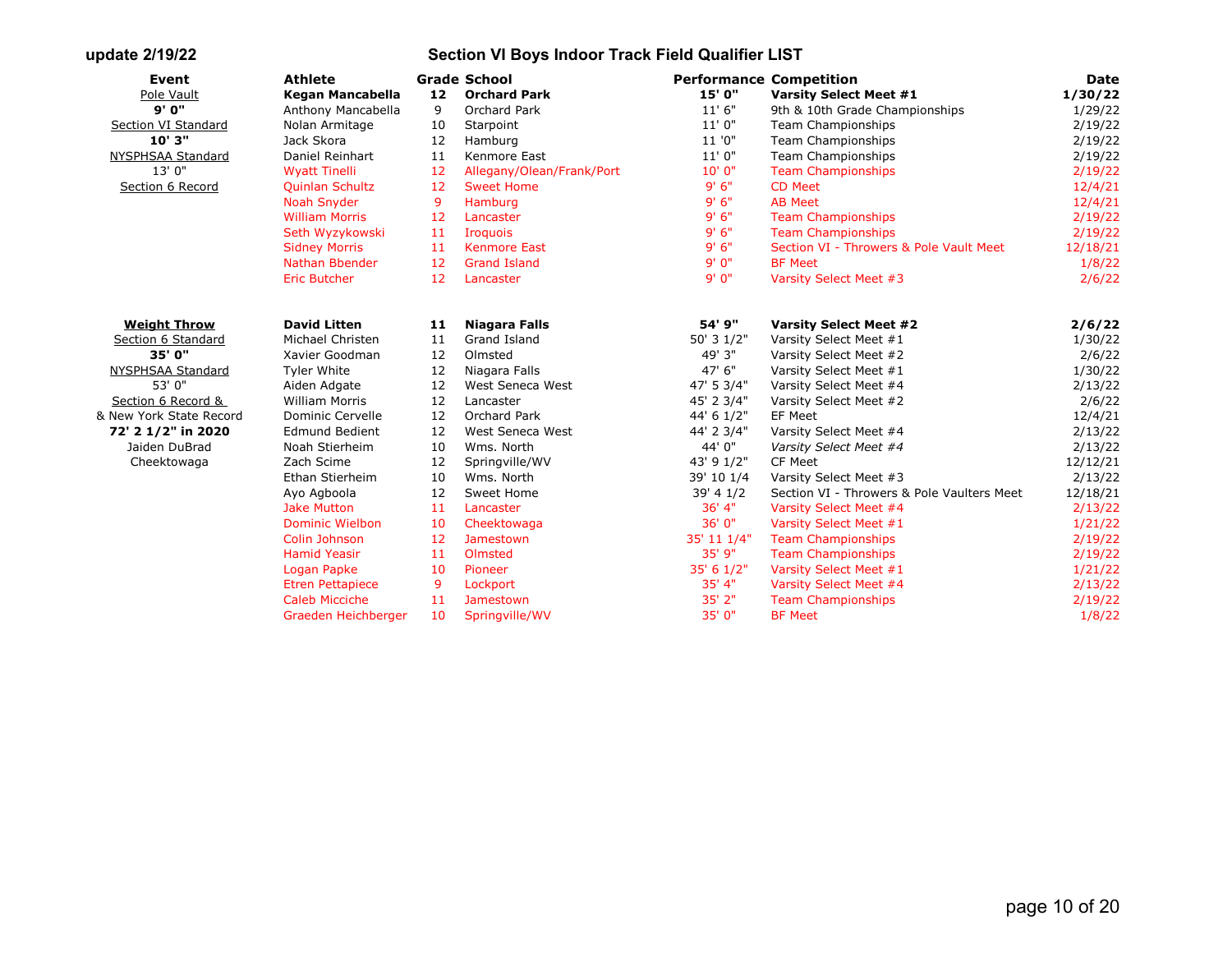| <b>Competitor</b>      |         | <b>Grade Affiliation</b>     | <b>Performance</b> | <b>Competition</b>                  | <u>Date</u> |
|------------------------|---------|------------------------------|--------------------|-------------------------------------|-------------|
| Jenna Capolupo         | 11      | Mt. St. Mary's               | :07.45             | Varsity Select #5                   | 2/13/2      |
| Kayla Hall             | 12      | Mt. St. Mary's               | :07.47             | CHSAA Intersectional Championship   | 2/19/2      |
| Jessica Palmisano      | 11      | Depew                        | :07.47             | Divisional E/F                      | 12/4/2      |
| Samantha Payne         | 10      | Clarence                     | :07.51             | Varsity Select #2                   | 1/21/2      |
| Sarah Nyaanga          | 12      | Williamsville North          | :07.52             | Large Programs Championship         | 2/19/2      |
| Lanee Hall             | 12      | Sweet Home                   | :07.55             | Medium Programs Championship        | 2/19/2      |
| Amiya Verse            | 10      | Cheektowaga                  | :07.63             | Small Programs Championship         | 2/19/2      |
| Rebecca Schultz        | 12      | Grand Island                 | :07.63             | Varsity Select #5                   | 2/13/2      |
| Nyrelle Simpson        | 12      | Tapestry Charter             | :07.68             | Varsity Select #2                   | 1/21/2      |
| Alyssa Armitage        | 12      | Starpoint                    | :07.70             | Medium Programs Championship        | 2/19/2      |
| Justice Gray           | 12      | <b>Hutchison Technical</b>   | :07.71             | Divisional C/D                      | 12/4/2      |
|                        | 10      |                              |                    |                                     |             |
| Tyyetta Herman         |         | Allegany-LS/Olean/Frank/Prtv | :07.72             | Sophomore Championships             | 1/28/2      |
| La'Niyah Leak          | $\bf 8$ | Cheektowaga                  | :07.77             | Varsity Select #2                   | 1/21/2      |
| <b>Hailey Martinez</b> | 10      | Grand Island                 | :07.81             | Sophomore Championships             | 1/28/2      |
| Brennah DeWald         | 8       | Lancaster                    | :07.83             | Varsity Select #5                   | 2/13/2      |
| Janee Long             | 9       | Tapestry Charter             | :07.83             | Varsity Select #4                   | 2/6/22      |
| Aaliyah West           | 12      | Jamestown                    | :07.84             | Large Programs Championship         | 2/19/2      |
| Sarah Nyaanga          | 12      | Williamsville North          | :08.76             | Varsity Select #4                   | 2/6/22      |
| Lanee Hall             | 12      | Sweet Home                   | :08.88             | Varsity Select #5                   | 2/13/2      |
| Rebecca Schultz        | 12      | Grand Island                 | :08.97             | Varsity Select #4                   | 2/6/22      |
| Adriana Ellsworth      | 11      | Sweet Home                   | :09.29             | Varsity Select #3                   | 1/30/2      |
| Ciarra Schwarz         | 11      | Frontier                     | :09.52             | Large Programs Championship         | 2/19/2      |
| Raelyn Vadala          | 12      | West Seneca West             | :09.81             | Large Programs Championship         | 2/19/2      |
| Sloan Gac              | 9       | Clarence                     | :09.86             | Varsity Select #4                   | 2/6/22      |
| Nghi Le                | 11      | Cheektowaga                  | :09.98             | Small Programs Championship         | 2/19/2      |
| Samantha Qualey        | 9       | Orchard Park                 | :09.98             | Large Programs Championship         | 2/19/2      |
| Abbie Herman           | 11      | Hamburg                      | :10.01             | Varsity Select #2                   | 1/21/2      |
| Megan Orlowski         | 12      | North Tonawanda              | :10.11             | <b>Medium Programs Championship</b> | 2/19/2      |
| <b>Julia Galley</b>    | 10      | <b>Holland/East Aurora</b>   | :10.11             | Sophomore Championships             | 1/28/2      |
| Ananya Dhir            | 8       | Lancaster                    | :10.15             | Large Programs Championship         | 2/19/2      |
| Samantha Luba          | 12      | Frontier                     | :10.17             | Varsity Select #5                   | 2/13/2      |
| Giavanna Ditto         | 9       | Frontier                     | :10.19             | Freshmen Championships              | 1/28/2      |
| Kate Cappellucci       | 10      | Clarence                     | :10.20             | Large Programs Championship         | 2/19/2      |
| <b>Brooke Schaefer</b> | 12      | Lancaster                    | :10.20             | Varsity Select #2                   | 1/21/2      |
| Samantha Jay           | 10      | Amherst                      | :10.35             | <b>Medium Programs Championship</b> | 2/19/2      |
| <b>Faithe Belkota</b>  | 12      | <b>Starpoint</b>             | :10.39             | Varsity Select #3                   | 1/30/2      |
| <b>Faith Ruppert</b>   | 12      | Pioneer                      | :10.40             | Varsity Select #4                   | 2/6/22      |

|                     | <b>Competitor</b>      |    | <b>Grade Affiliation</b>     | <b>Performance Competition</b> |                                   | <b>Date</b> |
|---------------------|------------------------|----|------------------------------|--------------------------------|-----------------------------------|-------------|
| 55 meter Dash       | Jenna Capolupo         | 11 | Mt. St. Mary's               | :07.45                         | Varsity Select #5                 | 2/13/22     |
| Sect. VI Standard   | Kayla Hall             | 12 | Mt. St. Mary's               | :07.47                         | CHSAA Intersectional Championship | 2/19/22     |
| :07.84 FAT          | Jessica Palmisano      | 11 | Depew                        | :07.47                         | Divisional E/F                    | 12/4/21     |
| YSPHSAA Standard    | Samantha Payne         | 10 | Clarence                     | :07.51                         | Varsity Select #2                 | 1/21/22     |
| :07.44 FAT          | Sarah Nyaanga          | 12 | Williamsville North          | :07.52                         | Large Programs Championship       | 2/19/22     |
| Sect. VI Record     | Lanee Hall             | 12 | Sweet Home                   | :07.55                         | Medium Programs Championship      | 2/19/22     |
| :06.95 FAT          | Amiya Verse            | 10 | Cheektowaga                  | :07.63                         | Small Programs Championship       | 2/19/22     |
| Kahniya James       | Rebecca Schultz        | 12 | Grand Island                 | :07.63                         | Varsity Select #5                 | 2/13/22     |
| Lockport            | Nyrelle Simpson        | 12 | Tapestry Charter             | :07.68                         | Varsity Select #2                 | 1/21/22     |
| 2020 Season         | Alyssa Armitage        | 12 | Starpoint                    | :07.70                         | Medium Programs Championship      | 2/19/22     |
|                     | Justice Gray           | 12 | <b>Hutchison Technical</b>   | :07.71                         | Divisional C/D                    | 12/4/21     |
|                     | Tyyetta Herman         | 10 | Allegany-LS/Olean/Frank/Prtv | :07.72                         | Sophomore Championships           | 1/28/22     |
|                     | La'Niyah Leak          | 8  | Cheektowaga                  | :07.77                         | Varsity Select #2                 | 1/21/22     |
|                     | <b>Hailey Martinez</b> | 10 | Grand Island                 | :07.81                         | Sophomore Championships           | 1/28/22     |
|                     | Brennah DeWald         | 8  | Lancaster                    | :07.83                         | Varsity Select #5                 | 2/13/22     |
|                     | Janee Long             | 9  | Tapestry Charter             | :07.83                         | Varsity Select #4                 | 2/6/22      |
|                     | Aaliyah West           | 12 | Jamestown                    | :07.84                         | Large Programs Championship       | 2/19/22     |
| 55 meter Hurdles    | Sarah Nyaanga          | 12 | Williamsville North          | :08.76                         | Varsity Select #4                 | 2/6/22      |
| Sect. VI Standard   | Lanee Hall             | 12 | Sweet Home                   | :08.88                         | Varsity Select #5                 | 2/13/22     |
| 0.40 FAT adjusted   | Rebecca Schultz        | 12 | Grand Island                 | :08.97                         | Varsity Select #4                 | 2/6/22      |
| :10.04 FAT          | Adriana Ellsworth      | 11 | Sweet Home                   | :09.29                         | Varsity Select #3                 | 1/30/22     |
| YSPHSAA Standard    | Ciarra Schwarz         | 11 | Frontier                     | :09.52                         | Large Programs Championship       | 2/19/22     |
| :08.74 FAT          | Raelyn Vadala          | 12 | West Seneca West             | :09.81                         | Large Programs Championship       | 2/19/22     |
| Sect. VI Record     | Sloan Gac              | 9  | Clarence                     | :09.86                         | Varsity Select #4                 | 2/6/22      |
| :07.90 FAT          | Nghi Le                | 11 | Cheektowaga                  | :09.98                         | Small Programs Championship       | 2/19/22     |
| onnetta Alexander   | Samantha Qualey        | 9  | Orchard Park                 | :09.98                         | Large Programs Championship       | 2/19/22     |
| Williamsville South | Abbie Herman           | 11 | Hamburg                      | :10.01                         | Varsity Select #2                 | 1/21/22     |
| 2003 Season         | Megan Orlowski         | 12 | North Tonawanda              | :10.11                         | Medium Programs Championship      | 2/19/22     |
|                     | Julia Galley           | 10 | <b>Holland/East Aurora</b>   | :10.11                         | Sophomore Championships           | 1/28/22     |
|                     | Ananya Dhir            | 8  | Lancaster                    | :10.15                         | Large Programs Championship       | 2/19/22     |
|                     | Samantha Luba          | 12 | Frontier                     | :10.17                         | Varsity Select #5                 | 2/13/22     |
|                     | Giavanna Ditto         | 9  | Frontier                     | :10.19                         | Freshmen Championships            | 1/28/22     |
|                     | Kate Cappellucci       | 10 | Clarence                     | :10.20                         | Large Programs Championship       | 2/19/22     |
|                     | <b>Brooke Schaefer</b> | 12 | Lancaster                    | :10.20                         | Varsity Select #2                 | 1/21/22     |
|                     | Samantha Jay           | 10 | Amherst                      | :10.35                         | Medium Programs Championship      | 2/19/22     |
|                     | <b>Faithe Belkota</b>  | 12 | <b>Starpoint</b>             | :10.39                         | Varsity Select #3                 | 1/30/22     |
|                     | <b>Faith Runnert</b>   | 12 | <b>Dinneer</b>               | $+10$ 40                       | $V$ arcity Soloct $#A$            | 7/6/77      |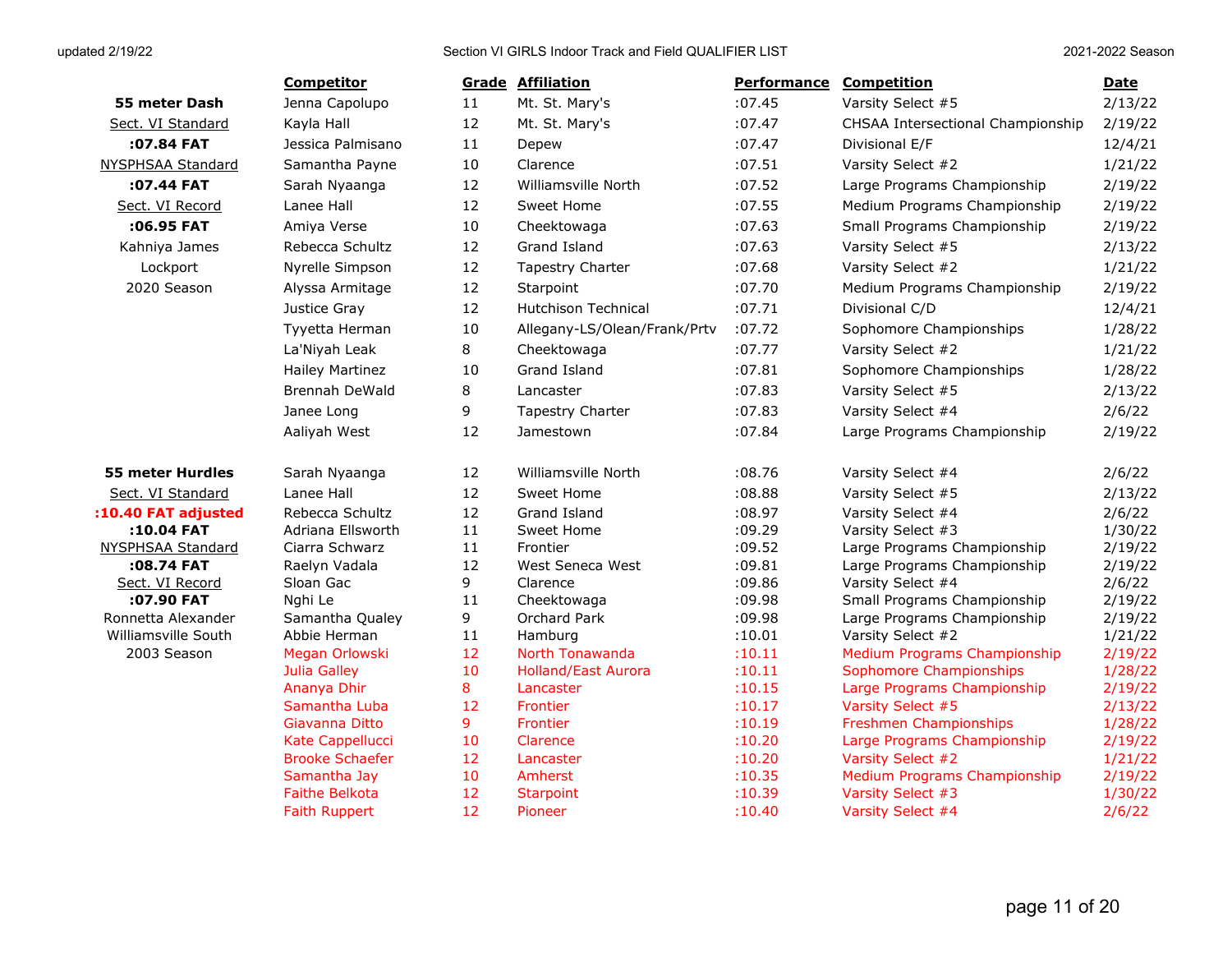|                          | <b>Competitor</b>         |    | <b>Grade Affiliation</b>     | Perforn   |
|--------------------------|---------------------------|----|------------------------------|-----------|
| 300 meter Dash           | Kayla Hall                | 12 | Mt. St. Mary's               | :40.34    |
| Sect. VI Standard        | Nevaeh Parker             | 12 | Cardinal O'Hara              | :42.56    |
| :45.84 FAT adjusted      | Samantha Payne            | 10 | Clarence                     | :42.98    |
| :45.24 FAT               | Tyyetta Herman            | 10 | Allegany-LS/Olean/Frank/Prtv | :43.06    |
| <b>NYSPHSAA Standard</b> | Charlotte Pawli           | 12 | St. Mary's of Lancaster      | :43.66    |
| :41.94 FAT               | Arrianna Blachowicz       | 11 | Iroquois                     | :44.00    |
| Sect. VI Record          | Amiya Verse               | 10 | Cheektowaga                  | :44.20    |
| :38.99 FAT               | Paige Hoffman             | 12 | Holland/East Aurora          | :44.36    |
| Jenna Crean              | Jessica Palmisano         | 11 | Depew                        | :44.58    |
| <b>Orchard Park</b>      | Stephanie Derkovits       | 10 | Nardin Academy               | :44.72    |
| 2017 Season              | Ava Cimini                | 12 | Iroquois                     | :44.82    |
|                          | Aniya Hugley              | 12 | <b>Hutchison Technical</b>   | :44.85    |
|                          | Samantha Luba             | 12 | Frontier                     | :45.05    |
|                          | Carly Lopez               | 9  | West Seneca West             | :45.10    |
|                          | Nicole Kuehner            | 12 | Iroquois                     | :45.14    |
|                          | <b>Madison McMahon</b>    | 10 | West Seneca West             | :45.18    |
|                          | Samantha Current          | 12 | Iroquois                     | :45.24    |
|                          | Leah Anson                | 10 | North Tonawanda              | :45.29    |
|                          | <b>Hailey Martinez</b>    | 10 | <b>Grand Island</b>          | :45.32    |
|                          | <b>Olivia Senall</b>      | 11 | Amherst                      | :45.35    |
|                          | Lillie Bogdan             | 9  | Frontier                     | :45.43    |
|                          | <b>Jillian Mumm</b>       | 9  | <b>Holland/East Aurora</b>   | :45.55    |
|                          | <b>Noelle Linenfelser</b> | 12 | <b>Grand Island</b>          | :45.64    |
|                          | Daisha Fluellen           | 9  | <b>Kenmore West</b>          | :45.70    |
|                          | Samantha Luba             | 12 | Frontier                     | :45.83    |
| 600 meter Run            | <b>Lillie Bogdan</b>      | 9  | Frontier                     | 1:38.13   |
| Sect. VI Standard        | Anneliese Henrich         | 10 | <b>Orchard Park</b>          | 1:38.84   |
| 1:48.24 FAT adjusted     | Nicole Kuehner            | 12 | Iroquois                     | 1:39.73   |
| 1:47.24 FAT              | Madison McMahon           | 10 | West Seneca West             | 1:41.73   |
| NYSPHSAA Standard        | Megan McLaughlin          | 12 | Holland/East Aurora          | 1:41.76   |
| 1:38.74 FAT              | Kayla Hall                | 12 | Mt. St. Mary's               | 1:42.42   |
| Sect. VI Record          | Mallory Grubb             | 12 | Amherst                      | 1:42.86   |
| 1:33.69 FAT              | Belle Johnson             | 9  | Jamestown                    | 1:45.94   |
| Maxana Grubb             | Noelle Linenfelser        | 12 | Grand Island                 | 1:46.94   |
| Amherst                  | Faith Caldwell            | 12 | Grand Island                 | 1:46.72   |
| 2019 Season              | Ashlyn Collins            | 11 | Allegany-LS/Olean/Frank/Prtv | 1:46.76   |
|                          | Shannon Sullivan          | 12 | Sweet Home                   | 1:47.02   |
|                          | Chloe Fisher              | 11 | Frontier                     | 1:47.24   |
|                          | <b>Molly Lyons</b>        | 11 | North Tonawanda              | 1:47.53   |
|                          | Kirsten Melnik            | 9  | Springville GI/WV            | 1:47.56   |
|                          | Ella Herman               | 12 | Hamburg                      | 1:48.00   |
|                          | Paige McMahon             | 10 | <b>West Seneca West</b>      | 1:48.20   |
|                          | Pink Mangan               | q  | Nardin Academy               | $1.48$ 24 |

|                           | <b>Competitor</b>         |    | <b>Grade Affiliation</b>     | <b>Performance</b> | <b>Competition</b>                  | <b>Date</b> |
|---------------------------|---------------------------|----|------------------------------|--------------------|-------------------------------------|-------------|
| 300 meter Dash            | Kayla Hall                | 12 | Mt. St. Mary's               | :40.34             | CHSAA Intersectional Championship   | 2/19/22     |
| Sect. VI Standard         | Nevaeh Parker             | 12 | Cardinal O'Hara              | :42.56             | CHSAA Intersectional Championship   | 2/19/22     |
| 5.84 FAT adjusted         | Samantha Payne            | 10 | Clarence                     | :42.98             | Large Programs Championship         | 2/19/22     |
| :45.24 FAT                | Tyyetta Herman            | 10 | Allegany-LS/Olean/Frank/Prtv | :43.06             | Medium Programs Championship        | 2/19/22     |
| YSPHSAA Standard          | Charlotte Pawli           | 12 | St. Mary's of Lancaster      | :43.66             | CHSAA Intersectional Championship   | 2/19/22     |
| :41.94 FAT                | Arrianna Blachowicz       | 11 | Iroquois                     | :44.00             | Small Programs Championship         | 2/19/22     |
| Sect. VI Record           | Amiya Verse               | 10 | Cheektowaga                  | :44.20             | Small Programs Championship         | 2/19/22     |
| :38.99 FAT                | Paige Hoffman             | 12 | Holland/East Aurora          | :44.36             | Medium Programs Championship        | 2/19/22     |
| Jenna Crean               | Jessica Palmisano         | 11 | Depew                        | :44.58             | Small Programs Championship         | 2/19/22     |
| Orchard Park              | Stephanie Derkovits       | 10 | Nardin Academy               | :44.72             | Varsity Select #5                   | 2/13/22     |
| 2017 Season               | Ava Cimini                | 12 | Iroquois                     | :44.82             | Varsity Select #3                   | 1/30/22     |
|                           | Aniya Hugley              | 12 | <b>Hutchison Technical</b>   | :44.85             | Divisional A/C/D/F                  | 12/12/21    |
|                           | Samantha Luba             | 12 | Frontier                     | :45.05             | Varsity Select #4                   | 2/6/22      |
|                           | Carly Lopez               | 9  | West Seneca West             | :45.10             | Large Programs Championship         | 2/19/22     |
|                           | Nicole Kuehner            | 12 | Iroquois                     | :45.14             | Varsity Select #4                   | 2/6/22      |
|                           | Madison McMahon           | 10 | West Seneca West             | :45.18             | Varsity Select #5                   | 2/13/22     |
|                           | Samantha Current          | 12 | Iroguois                     | :45.24             | Small Programs Championship         | 2/19/22     |
|                           | Leah Anson                | 10 | North Tonawanda              | :45.29             | <b>Medium Programs Championship</b> | 2/19/22     |
|                           | <b>Hailey Martinez</b>    | 10 | <b>Grand Island</b>          | :45.32             | Varsity Select #5                   | 2/13/22     |
|                           | <b>Olivia Senall</b>      | 11 | Amherst                      | :45.35             | <b>Medium Programs Championship</b> | 2/19/22     |
|                           | Lillie Bogdan             | 9  | <b>Frontier</b>              | :45.43             | <b>Freshmen Championships</b>       | 1/28/22     |
|                           | <b>Jillian Mumm</b>       | 9  | <b>Holland/East Aurora</b>   | :45.55             | Varsity Select #2                   | 1/21/22     |
|                           | <b>Noelle Linenfelser</b> | 12 | <b>Grand Island</b>          | :45.64             | <b>Divisional B/F</b>               | 1/8/22      |
|                           | Daisha Fluellen           | 9  | <b>Kenmore West</b>          | :45.70             | <b>Medium Programs Championship</b> | 2/19/22     |
|                           | Samantha Luba             | 12 | <b>Frontier</b>              | :45.83             | Varsity Select #5                   | 2/13/22     |
| 600 meter Run             | <b>Lillie Bogdan</b>      | 9  | Frontier                     | 1:38.13            | Large Programs Championship         | 2/19/22     |
| Sect. VI Standard         | Anneliese Henrich         | 10 | Orchard Park                 | 1:38.84            | Varsity Select #5                   | 2/13/22     |
| <b>18.24 FAT adjusted</b> | Nicole Kuehner            | 12 | Iroquois                     | 1:39.73            | Varsity Select #2                   | 1/21/22     |
| 1:47.24 FAT               | <b>Madison McMahon</b>    | 10 | West Seneca West             | 1:41.73            | Large Programs Championship         | 2/19/22     |
| YSPHSAA Standard          | Megan McLaughlin          | 12 | Holland/East Aurora          | 1:41.76            | Divisional A/C/D/F                  | 12/12/21    |
| 1:38.74 FAT               | Kayla Hall                | 12 | Mt. St. Mary's               | 1:42.42            | Divisional D/E                      | 1/8/22      |
| Sect. VI Record           | Mallory Grubb             | 12 | Amherst                      | 1:42.86            | Varsity Select #4                   | 2/6/22      |
| 1:33.69 FAT               | Belle Johnson             | 9  | Jamestown                    | 1:45.94            | Large Programs Championship         | 2/19/22     |
| Maxana Grubb              | Noelle Linenfelser        | 12 | Grand Island                 | 1:46.94            | Varsity Select #5                   | 2/13/22     |
| Amherst                   | <b>Faith Caldwell</b>     | 12 | Grand Island                 | 1:46.72            | Divisional E/F                      | 12/4/21     |
| 2019 Season               | Ashlyn Collins            | 11 | Allegany-LS/Olean/Frank/Prtv | 1:46.76            | Medium Programs Championship        | 2/19/22     |
|                           | Shannon Sullivan          | 12 | Sweet Home                   | 1:47.02            | Medium Programs Championship        | 2/19/22     |
|                           | Chloe Fisher              | 11 | Frontier                     | 1:47.24            | Divisional A/F                      | 12/18/21    |
|                           | <b>Molly Lyons</b>        | 11 | North Tonawanda              | 1:47.53            | Medium Programs Championship        | 2/19/22     |
|                           | <b>Kirsten Melnik</b>     | 9  | Springville GI/WV            | 1:47.56            | Varsity Select #4                   | 2/6/22      |
|                           | Ella Herman               | 12 | Hamburg                      | 1:48.00            | Varsity Select #4                   | 2/6/22      |
|                           | Paige McMahon             | 10 | <b>West Seneca West</b>      | 1:48.20            | Varsity Select #5                   | 2/13/22     |
|                           | Pink Mangan               | 9  | Nardin Academy               | 1:48.24            | Varsity Select #5                   | 2/13/22     |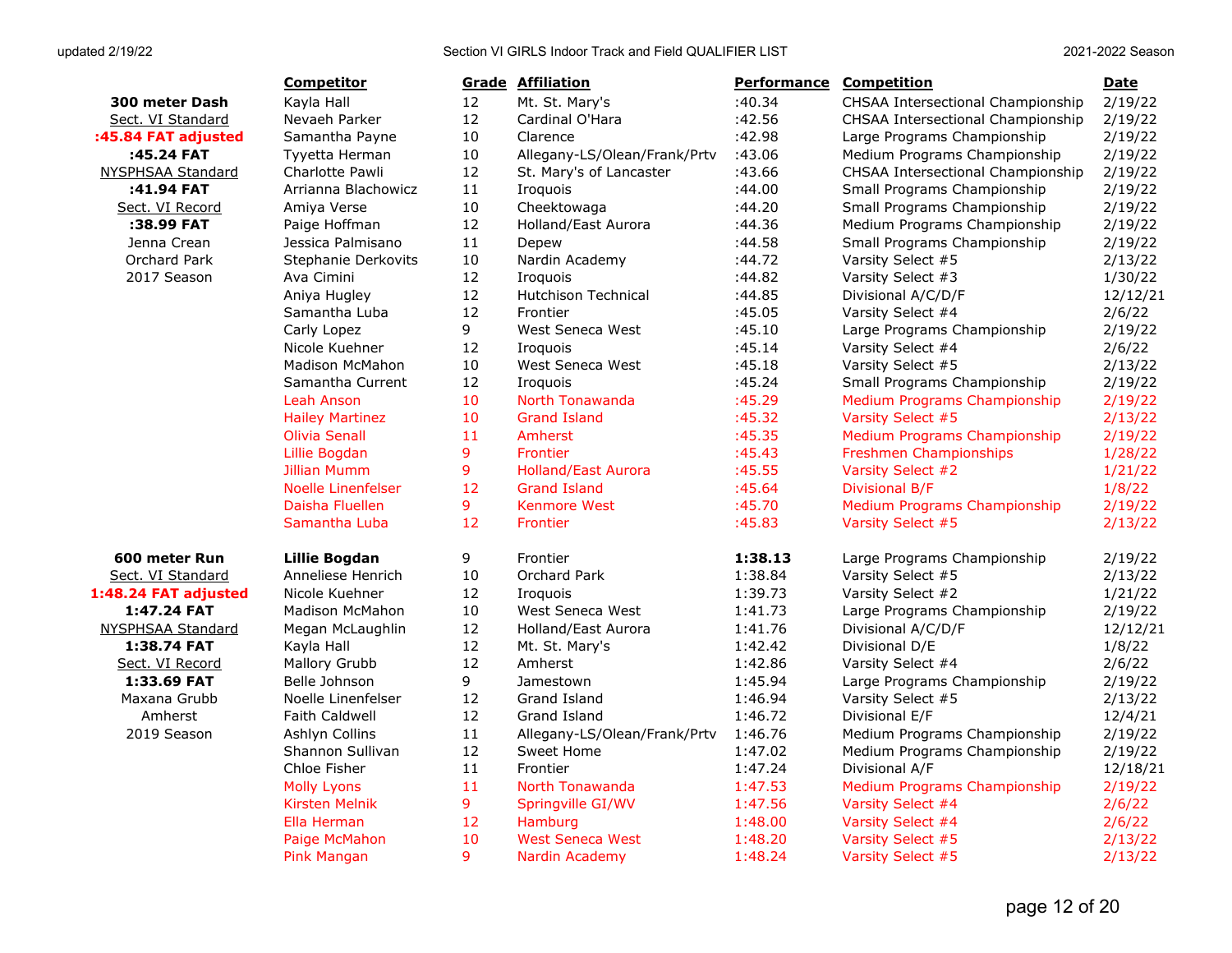|                              | <b>Competitor</b>        |    | <b>Grade Affiliation</b>     | <b>Performance</b> | <b>Competition</b>           | <b>Date</b> |
|------------------------------|--------------------------|----|------------------------------|--------------------|------------------------------|-------------|
| 1000 meter Run               | <b>Angelina Napolean</b> | 11 | Allegany-LS/Olean/Frank/Prtv | 2:53.35            | Medium Programs Championship | 2/19/22     |
| Sect. VI Standard            | <b>Lilie Bogdan</b>      | 9  | Frontier                     | 3:00.91            | Varsity Select #4            | 2/6/22      |
| 3:20.24 FAT                  | <b>Anneliese Henrich</b> | 10 | Orchard Park                 | 3:01.24            | Varsity Select #4            | 2/6/22      |
| <b>NYSPHSAA Standard</b>     | Nicole Kuehner           | 12 | Iroquois                     | 3:08.47            | Divisional A/C/D/F           | 12/12/21    |
| 3:02.24 FAT                  | Emilia O'Leary           | 9  | Holland/East Aurora          | 3:08.53            | Varsity Select #4            | 2/6/22      |
| Sect. VI Record              | Megan McLaughlin         | 12 | Holland/East Aurora          | 3:09.02            | Varsity Select #4            | 2/6/22      |
| 2:53.35 FAT                  | Kirsten Melnik           | 9  | Springville GI/WV            | 3:09.18            | Divisional A/C/D/F           | 12/12/21    |
| Angelina Napolean            | Faith Caldwell           | 12 | Grand Island                 | 3:09.77            | Divisional E/F               | 12/4/21     |
| Allegany-LS/Olean/Frank/Prtv | Mallory Grubb            | 12 | Amherst                      | 3:10.62            | Divisional B/E               | 12/10/21    |
| 2021-22 Season               | Madison McMahon          | 10 | West Seneca West             | 3:10.91            | Varsity Select #5            | 2/13/22     |
|                              | Jillian O'Rourke         | 11 | Orchard Park                 | 3:11.43            | Divisional E/F               | 12/4/21     |
|                              | Chloe Fisher             | 11 | Frontier                     | 3:11.53            | Divisional E/F               | 12/4/21     |
|                              | Talia Christopher        | 10 | Amherst                      | 3:18.18            | Divisional B/F               | 1/8/22      |
|                              | Shannon Zugelder         | 8  | Starpoint                    | 3:18.35            | Varsity Select #4            | 2/6/22      |
|                              | Jacqueline Appenheimer   | 12 | Cardinal O'Hara              | 3:19.72            | Varsity Select #3            | 1/30/22     |
| 1500 meter Run               | <b>Angelina Napolean</b> | 11 | Allegany-LS/Olean/Frank/Prtv | 4:39.49            | Varsity Select #3            | 1/30/22     |
| Sect. VI Standard            | Lillie Bogdan            | 9  | Frontier                     | 4:52.03            | Varsity Select #3            | 1/30/22     |
| 5:18.24 FAT                  | Emilia O'Leary           | 9  | Holland/East Aurora          | 4:52.29            | Divisional A/F               | 12/18/21    |
| <b>NYSPHSAA Standard</b>     | Kirsten Melnik           | 9  | Springville GI/WV            | 4:56.08            | Divisional A/F               | 12/18/21    |
| 4:49.54 FAT                  | Noel Barlette            | 10 | Orchard Park                 | 4:58.93            | Divisional B/F               | 1/8/22      |
| Sect. VI Record              | Mallory Grubb            | 12 | Amherst                      | 4:59.62            | Varsity Select #5            | 2/13/22     |
| 4:38.0h                      | Jillian O'Rourke         | 11 | Orchard Park                 | 4:59.85            | Varsity Select #5            | 2/13/22     |
| Mary Pat Hickey              | Hannah Weier             | 12 | Orchard Park                 | 5:02.17            | Varsity Select #5            | 2/13/22     |
| Clarence                     | <b>Faith Caldwell</b>    | 12 | Grand Island                 | 5:02.53            | Varsity Select #4            | 2/6/22      |
| 1985 Season                  | <b>Brier Amerlinck</b>   | 11 | Williamsville North          | 5:07.14            | Varsity Select #5            | 2/13/22     |
|                              | Mara Mariani             | 11 | West Seneca West             | 5:07.63            | Large Programs Championship  | 2/19/22     |
|                              | <b>Madison McMahon</b>   | 10 | West Seneca West             | 5:09.27            | Varsity Select #2            | 1/21/22     |
|                              | Kailyn Houghton          | 8  | Holland/East Aurora          | 5:09.81            | Divisional A/F               | 12/18/21    |
|                              | Shannon Zugelder         | 8  | Starpoint                    | 5:10.98            | Divisional D/E               | 1/8/22      |
|                              | Chloe Fisher             | 11 | Frontier                     | 5:11.12            | Divisional A/C/D/F           | 12/12/21    |
|                              | Ella Krumpek             | 10 | West Seneca East             | 5:11.30            | Divisional B/F               | 1/8/22      |
|                              | Nicole Kuehner           | 12 | Iroquois                     | 5:14.16            | Divisional E/F               | 12/4/21     |
|                              | Megan McLaughlin         | 12 | Holland/East Aurora          | 5:15.72            | Divisional A/E               | 1/15/22     |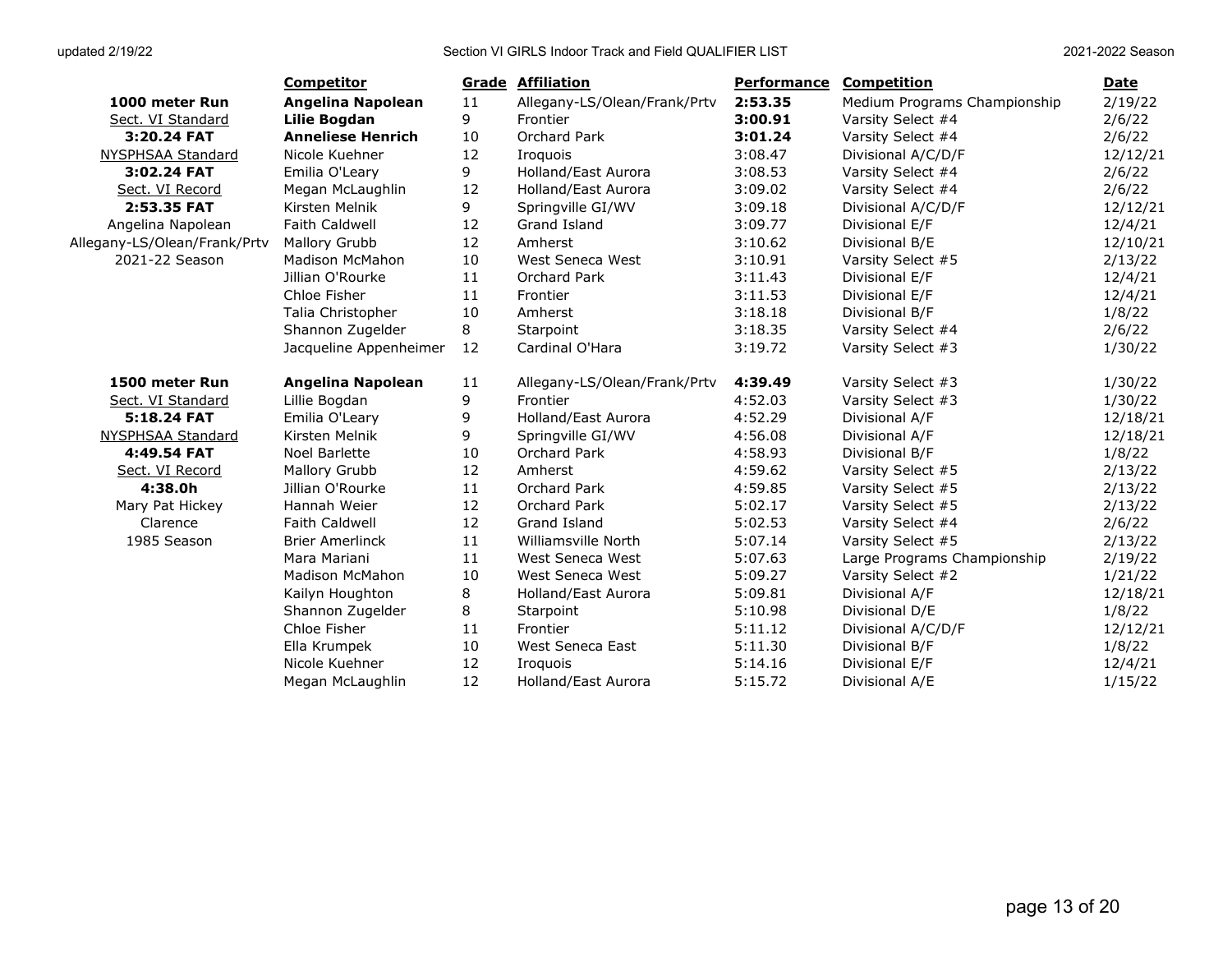|                          | <b>Competitor</b>      |                | <b>Grade Affiliation</b>     | <b>Performance</b> | <b>Competition</b>           | <b>Date</b> |
|--------------------------|------------------------|----------------|------------------------------|--------------------|------------------------------|-------------|
| 1500 meter Race Walk     | Talia Christopher      | 10             | Amherst                      | 7:40.06            | Medium Programs Championship | 2/19/22     |
| Sect. VI Standard        | Katrina Tamol          | 12             | Iroquois                     | 7:47.53            | Small Programs Championship  | 2/19/22     |
| 9:30.24 FAT              | Rachel Lawson          | 9              | Lancaster                    | 8:14.28            | Varsity Select #5            | 2/13/22     |
| <b>NYSPHSAA Standard</b> | Acadia Peirick         | 9              | Holland/East Aurora          | 8:20.53            | Varsity Select #4            | 2/6/22      |
| 7:28.24 FAT              | <b>Taylor Nugent</b>   | 9              | Sweet Home                   | 8:34.55            | Medium Programs Championship | 2/19/22     |
| Sect. VI Record          | Natalie Carter         | 12             | Grand Island                 | 8:36.34            | Divisional A/F               | 12/18/21    |
| 7:01.9h                  | Madeline Straub        | 12             | Allegany-LS/Olean/Frank/Prtv | 8:42.57            | Medium Programs Championship | 2/19/22     |
| Tina Weber               | <b>Brooke Barone</b>   | 11             | North Tonawanda              | 9:13.80            | Divisional A/C/D/F           | 12/12/21    |
| Lancaster                | Colette Christopher    | 11             | Amherst                      | 9:20.68            | Medium Programs Championship | 2/19/22     |
| 2013 Season              | <b>Addison Davis</b>   | 7 <sup>7</sup> | Lancaster                    | 9:22.77            | Large Programs Championship  | 2/19/22     |
|                          | Megan Harvey           | 12             | North Tonawanda              | 9:27.04            | Divisional C/D               | 12/4/21     |
|                          | Eliana Endress         | 12             | Hamburg                      | 9:28.83            | Varsity Select #4            | 2/6/22      |
|                          | <b>Brooke Monnin</b>   | 10             | Depew                        | 9:29.36            | Sophomore Championships      | 1/28/22     |
|                          | Tiana Schelble         | 10             | Iroquois                     | 9:29.80            | Sophomore Championships      | 1/28/22     |
| 3000 meter Run           | Emilia O'Leary         | 9              | Holland/East Aurora          | 10:22.39           | Divisional A/C/D/F           | 12/12/21    |
| Sect. VI Standard        | Noel Barlette          | 10             | Orchard Park                 | 10:30.32           | Divisional A/F               | 12/18/21    |
| 11:40.24 FAT             | Kirsten Melnik         | 9              | Springville GI/WV            | 10:42.42           | Varsity Select #4            | 2/6/22      |
| <b>NYSPHSAA Standard</b> | Mallory Grubb          | 12             | Amherst                      | 10:45.19           | Divisional A/B               | 12/4/21     |
| 10:21.14 FAT             | Shannon Zugelder       | 8              | Starpoint                    | 10:45.74           | Divisional D/F               | 1/15/22     |
| Sect. VI Record          | Kailyn Houghton        | 8              | Holland/East Aurora          | 10:46.72           | Freshmen (SC) Championships  | 1/28/22     |
| 9:51.92 FAT              | <b>Brier Amerlinck</b> | 11             | Williamsville North          | 10:59.61           | Large Programs Championship  | 2/19/22     |
| Marissa Saenger          | Hannah Weier           | 12             | Orchard Park                 | 11:08.89           | Varsity Select #2            | 1/21/22     |
| Clarence                 | Catherine Schoeneman   | 9              | Holland/East Aurora          | 11:08.98           | Varsity Select #2            | 1/21/22     |
| 2013 Season              | Faith Caldwell         | 12             | Grand Island                 | 11:10.50           | Divisional A/F               | 12/18/21    |
|                          | Emma Sgroi             | 12             | Nardin Academy               | 11:18.00           | Varsity Select #3            | 1/30/22     |
|                          | Makayla Rowe           | 10             | Frontier                     | 11:18.88           | Sophomore Championships      | 1/28/22     |
|                          | Alexandra Jensen       | 10             | Grand Island                 | 11:25.88           | Divisional A/C/D/F           | 12/12/21    |
|                          | <b>Madison McMahon</b> | 10             | West Seneca West             | 11:28.59           | Varsity Select #4            | 2/6/22      |
|                          | Aurora Smith           | 11             | Hamburg                      | 11:30.35           | Varsity Select #4            | 2/6/22      |
|                          | Fiona Murphy           | 10             | Cardinal O'Hara              | 11:30.65           | Varsity Select #5            | 2/13/22     |
|                          | Jacqueline Appenheimer | 12             | Cardinal O'Hara              | 11:32.80           | Divisional C/D               | 12/4/21     |
|                          | Ella Krumpek           | 10             | West Seneca East             | 11:33.09           | Varsity Select #5            | 2/13/22     |
|                          | Lily Schulz            | 11             | Lockport                     | 11:35.95           | Varsity Select #4            | 2/6/22      |
|                          | Brooke Podgorski       | 11             | Clarence                     | 11:36.43           | Divisional C/D               | 12/4/21     |
|                          | Hope Owens             | 8              | Holland/East Aurora          | 11:37.60           | Varsity Select #4            | 2/6/22      |
|                          | Julia Gullo            | 9              | Lancaster                    | 11:38.72           | Varsity Select #4            | 2/6/22      |

**NOTE**: Bolded name and performance indicates NYSPHSAA Standard met or exceeded.

Carly Lopez 9 West Seneca West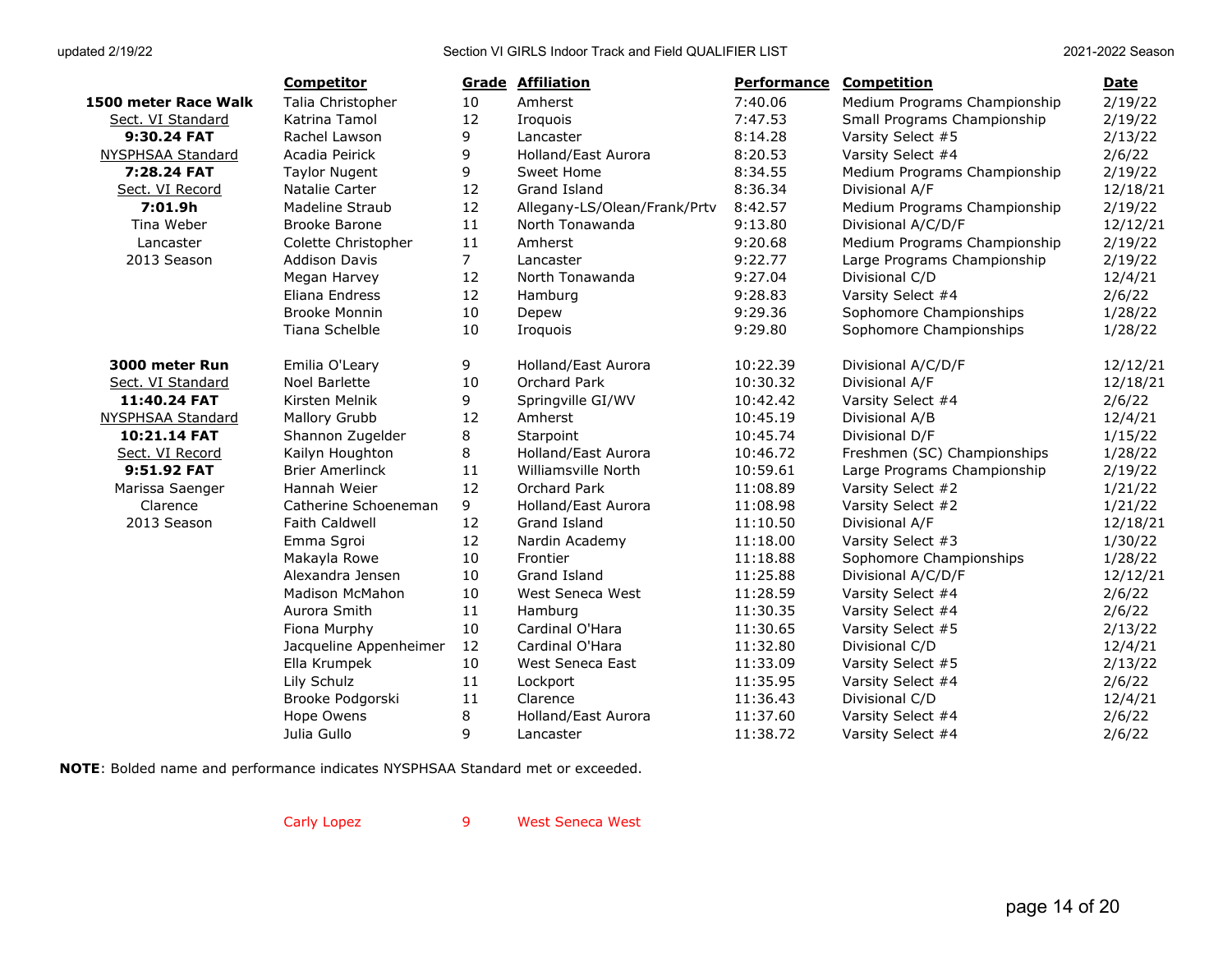|                                 | Program                                            | <b>Performance Competition</b> |                                     | <b>Date</b>        |
|---------------------------------|----------------------------------------------------|--------------------------------|-------------------------------------|--------------------|
| 4 by 200 meter Relay Sweet Home |                                                    | 1:50.53                        | Medium Programs Championship        | 2/19/22            |
| <b>NYSPHSAA Standard</b>        | Lancaster                                          | 1:50.90                        | Varsity Select #5                   | 2/13/22            |
| 1:47.54 FAT                     | Cheektowaga                                        | 1:52.50                        | Small Programs Championship         | 2/19/22            |
| Sect. VI Record                 | Holland/EA                                         | 1:53.68                        | Varsity Select #2                   | 1/21/22            |
| 1:44.36 FAT                     | Mt. St. Mary's                                     | 1:54.39                        | Varsity Select #5                   | 2/13/22            |
| Tapestry Charter                | Clarence                                           | 1:55.18                        | Large Programs Championship         | 2/19/22            |
| Alexis Johnson                  | Grand Island                                       | 1:56.15                        | Divisional B/F                      | 1/8/22             |
| Nyrelle Simpson                 | West Seneca West                                   | 1:56.99                        | Large Programs Championship         | 2/19/22            |
| Jada Kenner                     | St. Mary's of Lancaster                            | 1:57.11                        | CHSAA Intersectional Championship   | 2/19/22            |
| Nia Stevens                     | Williamsville North                                | 1:57.36                        | Divisional D/E                      | 1/8/22             |
| 2019 Season                     | Tapestry Charter                                   | 1:57.62                        | Small Programs Championship         | 2/19/22            |
|                                 | Amherst                                            | 1:58.48                        | Medium Programs Championship        | 2/19/22            |
|                                 | Jamestown                                          | 1:58.50                        | Varsity Select #5                   | 2/13/22            |
|                                 | Depew                                              | 1:58.87                        | Varsity Select #2                   | 1/21/22            |
|                                 | Hamburg                                            | 1:58.99                        | Divisional B/E                      | 12/10/21           |
|                                 | Starpoint                                          | 1:59.10                        | Medium Programs Championship        | 2/19/22            |
|                                 | Iroquois                                           | 1:59.72                        | Small Programs Championship         | 2/19/22            |
|                                 | Pioneer                                            | 2:00.98                        | Divisional B/E                      | 12/10/21           |
|                                 | North Tonawanda                                    | 2:02.00                        | Medium Programs Championship        | 2/19/22            |
|                                 | Nardin Academy                                     | 2:02.10                        | Varsity Select #3                   | 1/30/22            |
|                                 | Falconer/MG/CV/Frws/Rand                           | 2:02.86                        | Small Programs Championship         | 2/19/22            |
|                                 | Hutchinson Technical                               | 2:03.09                        | Divisional C/E                      | 12/18/21           |
|                                 | Niagara Falls                                      | 2:03.62                        | Divisional B/E                      | 12/10/21           |
|                                 | Dunkirk/SC/FV                                      | 2:03.84                        | Small Programs Championship         | 2/19/22            |
|                                 | Lockport                                           | 2:04.16                        | Varsity Select #2                   | 1/21/22            |
|                                 | Kenmore East<br>Kenmore West                       | 2:05.33<br>2:08.08             | Varsity Select #2<br>Divisional B/C | 1/21/22<br>1/14/22 |
|                                 | Williamsville South                                | 2:08.38                        | Medium Programs Championship        | 2/19/22            |
|                                 | Fredonia/WF                                        | 2:09.02                        | Divisional A/F                      | 12/18/21           |
|                                 | Orchard Park                                       | 2:09.80                        | Divisional A/F                      | 12/18/21           |
|                                 | Salamanca                                          | 2:12.95                        | Varsity Select #2                   | 1/21/22            |
|                                 | Frontier                                           | 2:13.67                        | Divisional A/C/D/F                  | 12/12/21           |
|                                 | Springville GI/WV                                  | 2:19.24                        | Divisional D/F                      | 1/15/22            |
|                                 | West Seneca East                                   | 2:19.66                        | Divisional B/E                      | 12/10/21           |
|                                 | Williamsville East<br>Allegany-LS/Olean/Frank/Prtv | 2:19.88                        | Divisional A/E                      | 1/15/22            |
|                                 | Cardinal O'Hara                                    |                                |                                     |                    |
|                                 | F.L. Olmsted                                       |                                |                                     |                    |
|                                 | Hlth. Scis./WNY Mari. Charters                     |                                |                                     |                    |
|                                 | Lake Shore                                         |                                |                                     |                    |
|                                 | <b>McKinley Vocational</b>                         |                                |                                     |                    |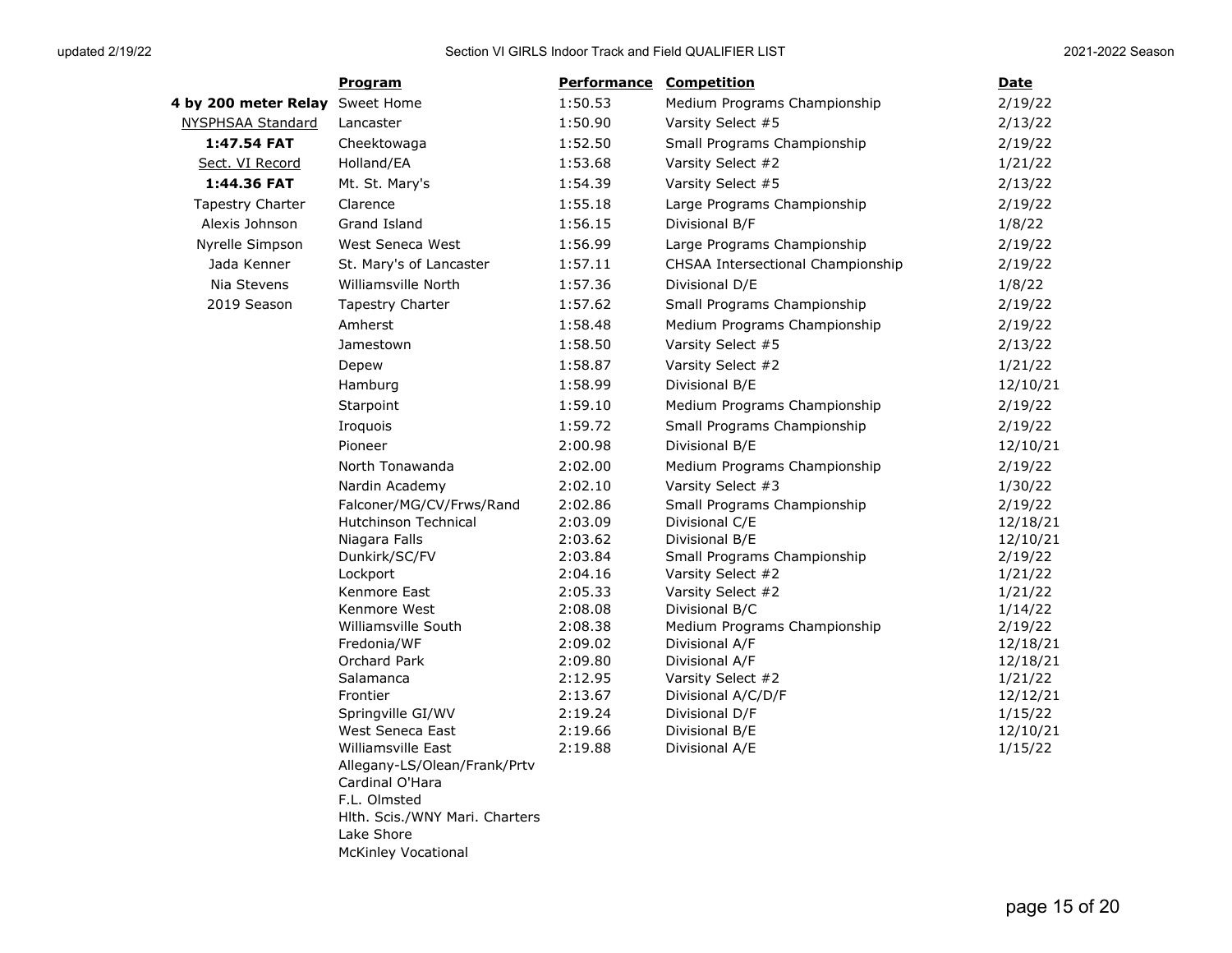## **Program Performance Competition Program Date**

|                          | 4 by 400 meter Relay Allegany-LS/Olean/Frank/Prtv | 4:13.30 | Medium Programs Championship               | 2/19/22  |
|--------------------------|---------------------------------------------------|---------|--------------------------------------------|----------|
| <b>NYSPHSAA Standard</b> | Holland/EA                                        | 4:18.52 | Varsity Select #4                          | 2/6/22   |
| 4:06.94 FAT              | Frontier                                          | 4:20.45 | Large Programs Championship                | 2/19/22  |
| Sect. VI Record          | West Seneca West                                  | 4:24.97 | Large Programs Championship                | 2/19/22  |
| 4:00.81 FAT              | Depew                                             | 4:28.04 | Varsity Select #4                          | 2/6/22   |
| Dunkirk/Silver Creek     | Amherst                                           | 4:29.35 | Varsity Select #4                          | 2/6/22   |
| Emilee Hanlon            | Orchard Park                                      | 4:32.52 | Large Programs Championship                | 2/19/22  |
| Jaylah Crossin           | Iroquois                                          | 4:34.67 | Divisional A/C/D/F                         | 12/12/21 |
| Jericha Petrella         | Williamsville North                               | 4:35.43 | Divisional C/E                             | 12/18/21 |
| Emma Seiders             | North Tonawanda                                   | 4:37.33 | Medium Programs Championship               | 2/19/22  |
| 2017 Season              | Sweet Home                                        | 4:40.14 | Medium Programs Championship               | 2/19/22  |
|                          | Falconer/MG/CV/Frws/Rand                          | 4:40.43 | Varsity Select #5                          | 2/13/22  |
|                          | Grand Island                                      | 4:41.10 | Varsity Select #4                          | 2/6/22   |
|                          | Mt. St. Mary's                                    | 4:42.20 | Wayne Letwink Memorial Winter Championship | 2/5/22   |
|                          | Lancaster                                         | 4:44.69 | Varsity Select #2                          | 1/21/22  |
|                          | Jamestown                                         | 4:48.90 | Divisional A/C                             | 1/8/22   |
|                          | Cheektowaga                                       | 4:49.06 | Small Programs Championship                | 2/19/22  |
|                          | Williamsville East                                | 4:50.51 | Divisional B/E                             | 12/10/21 |
|                          | Nardin Academy                                    | 4:50.67 | Varsity Select #4                          | 2/6/22   |
|                          | Kenmore West                                      | 4:51.11 | Medium Programs Championship               | 2/19/22  |
|                          | Clarence                                          | 4:51.14 | Varsity Select #4                          | 2/6/22   |
|                          | West Seneca East                                  | 4:52.87 | Medium Programs Championship               | 2/19/22  |
|                          | Starpoint                                         | 4:56.91 | Varsity Select #4                          | 2/6/22   |
|                          | Niagara Falls                                     | 4:58.44 | Varsity Select #3                          | 1/30/22  |
|                          | Pioneer                                           | 4:58.71 | Varsity Select #4                          | 2/6/22   |
|                          | St. Mary's of Lancaster                           | 5:02.44 | Varsity Select #4                          | 2/6/22   |
|                          | Williamsville South                               | 5:05.27 | Varsity Select #4                          | 2/6/22   |
|                          | F.L. Olmsted                                      | 5:06.70 | Varsity Select #5                          | 2/13/22  |
|                          | Salamanca                                         | 5:08.27 | Divisional A/C                             | 1/8/22   |
|                          | Hamburg                                           | 5:11.71 | Varsity Select #5                          | 2/13/22  |
|                          | Springville GI/WV                                 | 5:13.39 | Divisional A/C/D/F                         | 12/12/21 |
|                          | Tapestry Charter                                  | 5:18.39 | Small Programs Championship                | 2/19/22  |
|                          | Dunkirk/SC/FV                                     | 5:19.14 | Divisional A/C                             | 1/8/22   |
|                          | Kenmore East                                      | 5:20.40 | Divisional E/F                             | 12/4/21  |
|                          | Cardinal O'Hara                                   | 5:35.96 | Divisional C/E                             | 12/18/21 |
|                          | Hutchinson Technical                              | 5:44.64 | Divisional C/D                             | 12/4/21  |
|                          | Fredonia/WF                                       |         |                                            |          |
|                          | Hlth. Scis./WNY Mari. Charters                    |         |                                            |          |
|                          | Lake Shore                                        |         |                                            |          |
|                          | Lockport                                          |         |                                            |          |
|                          | <b>McKinley Vocational</b>                        |         |                                            |          |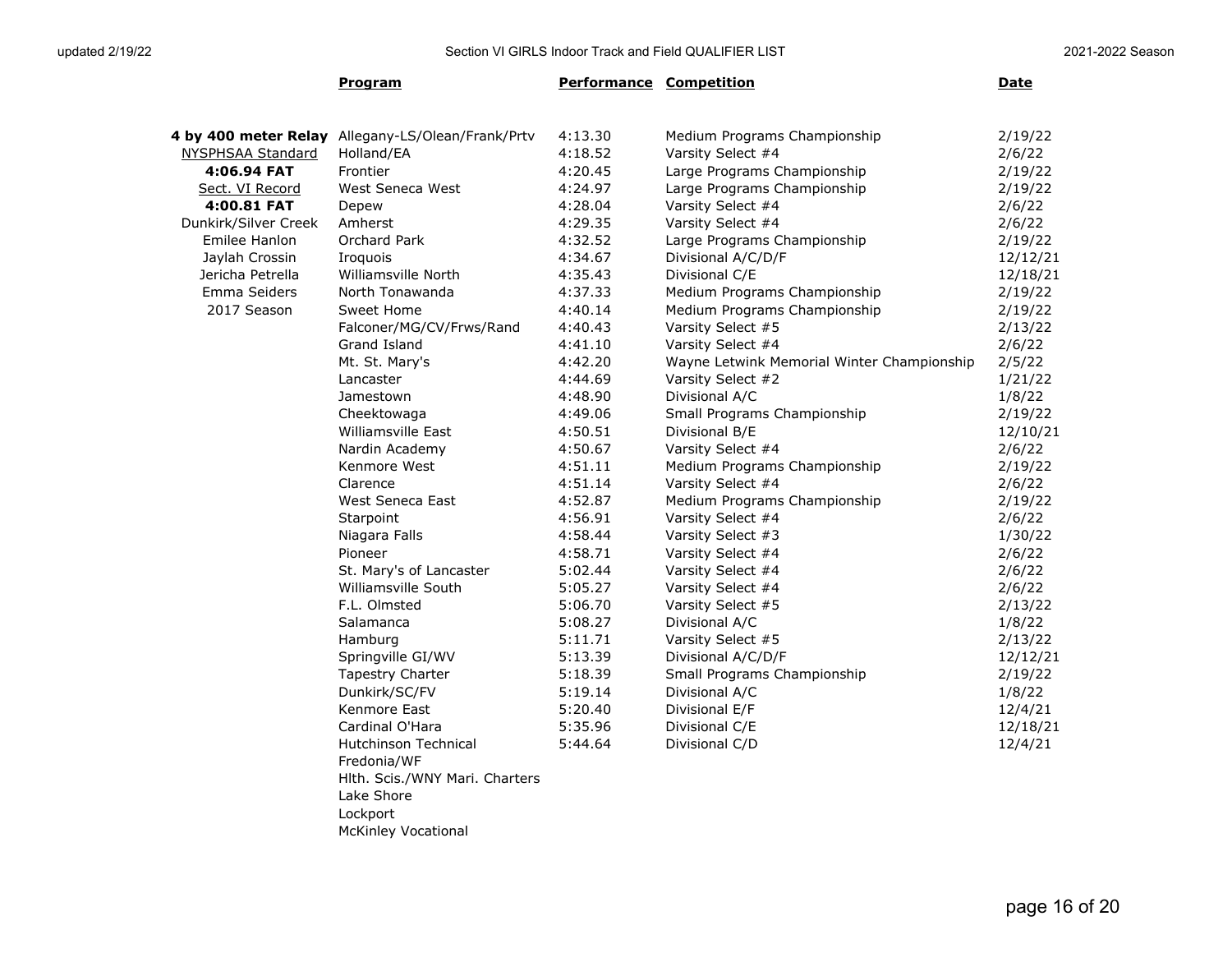|                                   | Program                        | <b>Performance Competition</b> |                                            | <b>Date</b> |
|-----------------------------------|--------------------------------|--------------------------------|--------------------------------------------|-------------|
| 4 by 800 meter Relay Orchard Park |                                | 10:04.80                       | Varsity Select #2                          | 1/21/22     |
| <b>NYSPHSAA Standard</b>          | Holland/EA                     | 10:13.37                       | Varsity Select #2                          | 1/21/22     |
| 9:36.24 FAT                       | West Seneca West               | 10:37.85                       | Varsity Select #4                          | 2/6/22      |
| Sect. VI Record                   | Clarence                       | 10:45.49                       | Varsity Select #4                          | 2/6/22      |
| 9:30.75 FAT                       | Mt. St. Mary's                 | 10:52.27                       | Wayne Letwink Memorial Winter Championship | 2/5/22      |
| Frontier                          | Amherst                        | 10:52.52                       | Medium Programs Championship               | 2/19/22     |
| <b>Shannon Dalton</b>             | Grand Island                   | 10:57.15                       | Divisional A/F                             | 12/18/21    |
| Emily Krasinski                   | Hamburg                        | 11:02.67                       | Varsity Select #5                          | 2/13/22     |
| Renae Sweeney                     | Lancaster                      | 11:06.27                       | Large Programs Championship                | 2/19/22     |
| Rebecca Love                      | Depew                          | 11:22.30                       | Divisional C/E                             | 12/18/21    |
| 2011 Season                       | Frontier                       | 11:27.52                       | Divisional A/F                             | 12/18/21    |
|                                   | West Seneca East               | 11:27.81                       | Divisional A/B                             | 12/4/21     |
|                                   | North Tonawanda                | 11:31.07                       | Medium Programs Championship               | 2/19/22     |
|                                   | Starpoint                      | 11:32.45                       | Medium Programs Championship               | 2/19/22     |
|                                   | Nardin Academy                 | 11:36.15                       | Varsity Select #3                          | 1/30/22     |
|                                   | Williamsville North            | 11:51.34                       | Large Programs Championship                | 2/19/22     |
|                                   | Allegany-LS/Olean/Frank/Prtv   | 12:02.51                       | Divisional A/C                             | 1/8/22      |
|                                   | Sweet Home                     | 12:05.59                       | Divisional C/D                             | 12/4/21     |
|                                   | Williamsville South            | 12:10.29                       | Divisional A/C/D/F                         | 12/12/21    |
|                                   | Iroquois                       | 12:27.16                       | Small Programs Championship                | 2/19/22     |
|                                   | Williamsville East             | 12:28.28                       | Divisional B/E                             | 12/10/21    |
|                                   | St. Mary's of Lancaster        | 12:33.08                       | Divisional E/F                             | 12/4/21     |
|                                   | Springville GI/WV              | 12:50.50                       | Divisional A/F                             | 12/18/21    |
|                                   | Jamestown                      | 13:36.39                       | Divisional A/F                             | 12/18/21    |
|                                   | <b>Hutchinson Technical</b>    | 14:52.37                       | Divisional A/C/D/F                         | 12/12/21    |
|                                   | Cardinal O'Hara                |                                |                                            |             |
|                                   | Cheektowaga                    |                                |                                            |             |
|                                   | Dunkirk/SC/FV                  |                                |                                            |             |
|                                   | F.L. Olmsted                   |                                |                                            |             |
|                                   | Falconer/MG/CV/Frws/Rand       |                                |                                            |             |
|                                   | Fredonia/WF                    |                                |                                            |             |
|                                   | Hlth. Scis./WNY Mari. Charters |                                |                                            |             |
|                                   | Kenmore East                   |                                |                                            |             |
|                                   | Kenmore West                   |                                |                                            |             |
|                                   | Lake Shore                     |                                |                                            |             |
|                                   | Lockport                       |                                |                                            |             |
|                                   | <b>McKinley Vocational</b>     |                                |                                            |             |
|                                   | Niagara Falls                  |                                |                                            |             |
|                                   | Pioneer                        |                                |                                            |             |
|                                   | Salamanca                      |                                |                                            |             |
|                                   | Tapestry Charter               |                                |                                            |             |

**NOTE**: Bolded name and performance indicates NYSPHSAA Standard met or exceeded.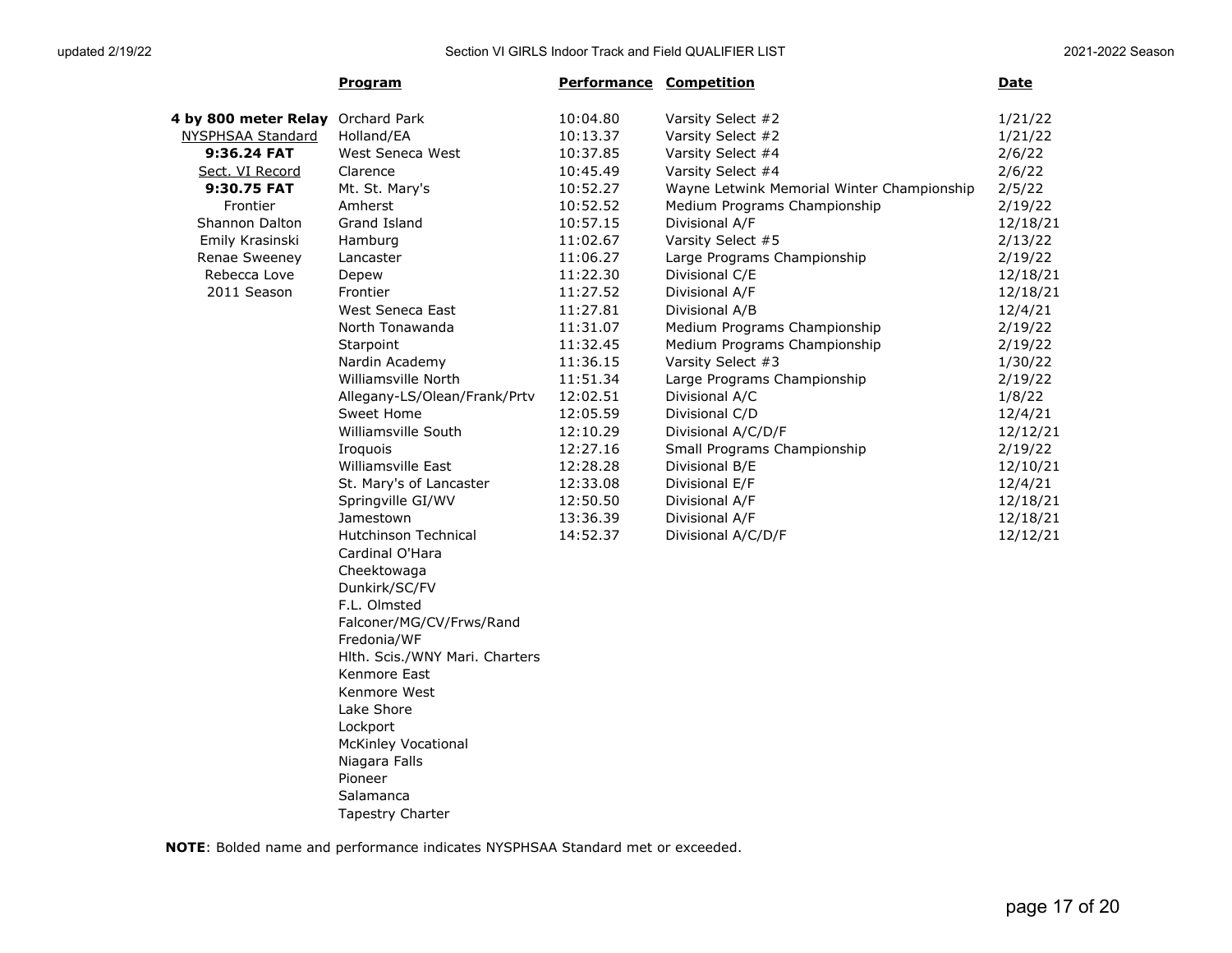|                   | <b>Competitor</b>   |    | <b>Grade Affiliation</b>   | <b>Performance</b> | <b>Competition</b>           | <b>Date</b> |
|-------------------|---------------------|----|----------------------------|--------------------|------------------------------|-------------|
| Long Jump         | <b>Lanee Hall</b>   | 12 | Sweet Home                 | 18' 0"             | Medium Programs Championship | 2/19/22     |
| Sect. VI Standard | Jenna Capolupo      | 11 | Mt. St. Mary's             | 16' 11"            | Divisional E/F               | 12/4/21     |
| 15' 3"            | Rachel Dickey       | 12 | Starpoint                  | 16' 10.25"         | Varsity Select #5            | 2/13/22     |
| NYSPHSAA Standard | Lea Philarom        | 10 | Frontier                   | 16' 10"            | Sophomore Championships      | 1/28/22     |
| $17'$ 2"          | Sarah Nyaanga       | 12 | Williamsville North        | 16' 9"             | Varsity Select #5            | 2/13/22     |
| Sect. VI Record   | Kayla Hall          | 12 | Mt. St. Mary's             | 16' 8.5"           | Divisional A/E               | 1/15/22     |
| 19'8"             | Janee Long          | 9  | Tapestry Charter           | 16' 4.5"           | Small Programs Championship  | 2/19/22     |
| Mikayla Pearce    | Rebecca Schultz     | 12 | Grand Island               | 16' 4.5"           | Varsity Select #5            | 2/13/22     |
| Maryvale          | <b>Emily Shaver</b> | 12 | Frontier                   | 16' 4.5"           | Varsity Select #4            | 2/6/22      |
| 2012 Season       | Dina Nyaanga        | 12 | Williamsville North        | 16' 4.5"           | Varsity Select #3            | 1/30/22     |
|                   | Ciarra Schwarz      | 11 | Frontier                   | 16' 3.25"          | Divisional E/F               | 12/4/21     |
|                   | Stephanie Derkovits | 10 | Nardin Academy             | 16' 1.5"           | Varsity Select #4            | 2/6/22      |
|                   | Adriana Ellsworth   | 11 | Sweet Home                 | 15' 11.5"          | Divisional D/E               | 1/8/22      |
|                   | Paige Hoffman       | 12 | Holland/East Aurora        | 15' 11"            | Divisional A/C               | 1/8/22      |
|                   | Raelyn Vadala       | 12 | West Seneca West           | 15' 9.5"           | Varsity Select #5            | 2/13/22     |
|                   | Niehla Williams     | 10 | <b>McKinley Vocational</b> | 15' 9.5"           | Divisional E/F               | 12/4/21     |
|                   | Isabella Farina     | 12 | Mt. St. Mary's             | 15' 8.75"          | Divisional B/F               | 1/8/22      |
|                   | Samantha Luba       | 12 | Frontier                   | 15' 8.5"           | Varsity Select #3            | 1/30/22     |
|                   | Megan Aguino        | 11 | Amherst                    | 15' 8"             | Medium Programs Championship | 2/19/22     |
|                   | Gracie Conlan       | 10 | Falconer/MG/CV/Frws/Rand   | 15' 8"             | Sophomore Championships      | 1/28/22     |
|                   | Dina Nyaanga        | 12 | Williamsville North        | 15' 8"             | Divisional B/E               | 12/10/21    |
|                   | Aaliyah West        | 12 | Jamestown                  | 15' 7.75"          | Large Programs Championship  | 2/19/22     |
|                   | Amari Hall          | 11 | Sweet Home                 | 15' 7.75"          | Varsity Select #4            | 2/6/22      |
|                   | Ava Cimini          | 12 | Iroquois                   | 15' 6.5"           | Small Programs Championship  | 2/19/22     |
|                   | Jessica Palmisano   | 11 | Depew                      | 15' 6"             | Divisional E/F               | 12/4/21     |
|                   | Isabel Dybalski     | 11 | West Seneca West           | 15' 5.5"           | Varsity Select #5            | 2/13/22     |
|                   | Jo Hansen           | 12 | Dunkirk/SC/FV              | 15' 3"             | Varsity Select #2            | 1/21/22     |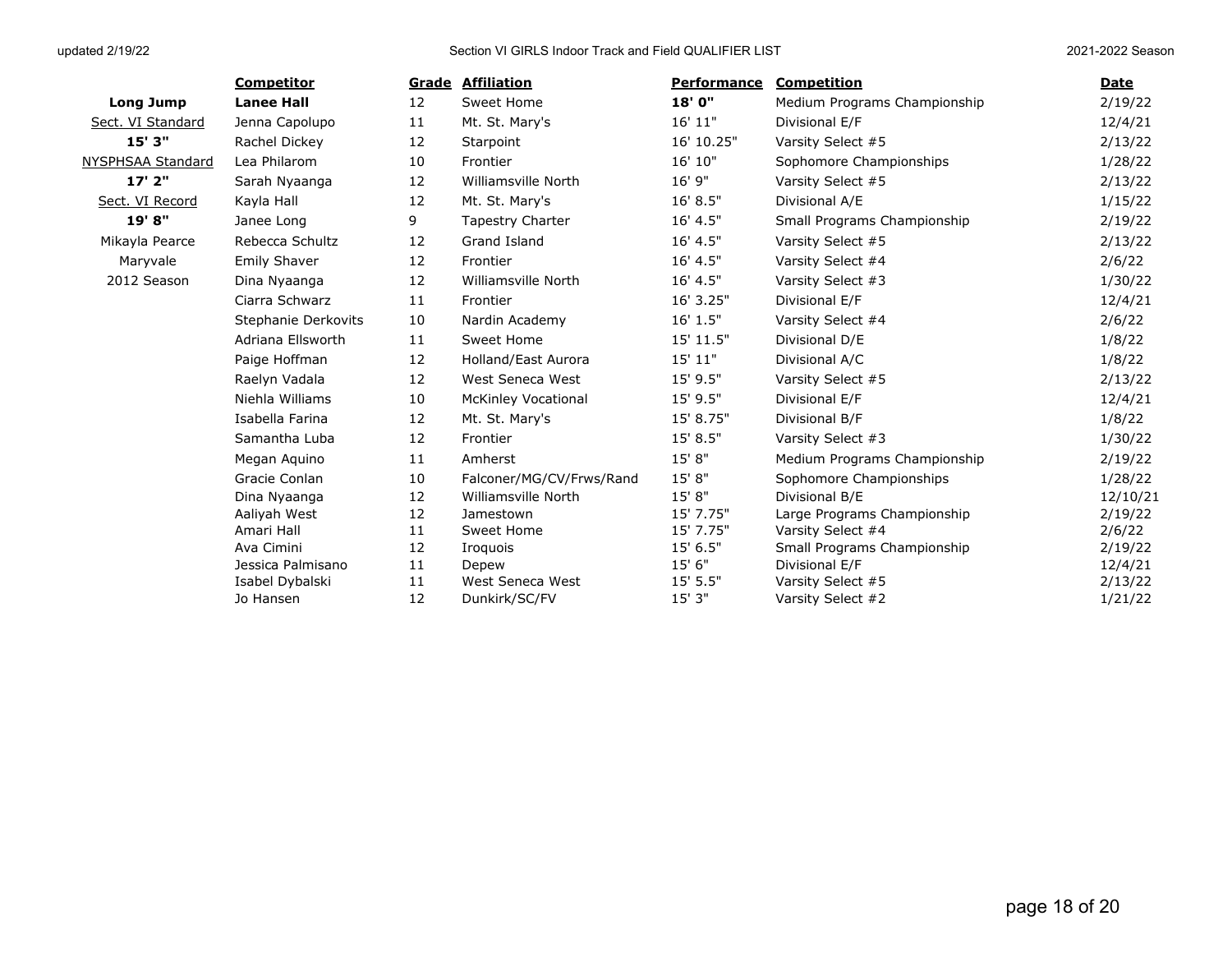|                          | <b>Competitor</b>      |    | <b>Grade Affiliation</b>     | <b>Performance</b> | <b>Competition</b>                         | Date     |
|--------------------------|------------------------|----|------------------------------|--------------------|--------------------------------------------|----------|
| <b>Triple Jump</b>       | <b>Lanee Hall</b>      | 12 | Sweet Home                   | 39' 10"            | Varsity Select #4                          | 2/6/22   |
| Sect. VI Standard        | Amari Hall             | 11 | Sweet Home                   | 36' 8.5"           | Varsity Select #3                          | 1/30/22  |
| 31'3''                   | <b>Lea Philarom</b>    | 10 | Frontier                     | 36' 2.25"          | Sophomore Championships                    | 1/28/22  |
| <b>NYSPHSAA Standard</b> | Raelyn Vadala          | 12 | West Seneca West             | 35' 5"             | Varsity Select #4                          | 2/6/22   |
| 36' 1"                   | Lucy Snuszka           | 9  | Lancaster                    | 34' 8.25"          | Large Programs Championship                | 2/19/22  |
| Sect. VI Record          | <b>Emily Shaver</b>    | 12 | Frontier                     | 34' 8"             | Divisional A/C/D/F                         | 12/12/21 |
| 40' 2.5"                 | Gracie Conlan          | 10 | Falconer/MG/CV/Frws/Rand     | 33' 11.25"         | Sophomore Championships                    | 1/28/22  |
| McKyla Brooks            | Dina Nyaanga           | 12 | Williamsville North          | 33' 9.5"           | Varsity Select #3                          | 1/30/22  |
| Frontier                 | Madyson Bush           | 10 | Starpoint                    | 33' 3.75"          | Medium Programs Championship               | 2/19/22  |
| 2013 Season              | Samantha Luba          | 12 | Frontier                     | 33' 2.75"          | Varsity Select #3                          | 1/30/22  |
|                          | Rebecca Schultz        | 12 | Grand Island                 | 32' 6.5"           | Varsity Select #4                          | 2/6/22   |
|                          | Rachel Dickey          | 12 | Starpoint                    | 32' 3.75"          | Medium Programs Championship               | 2/19/22  |
|                          | Ashley Kurzdorfer      | 12 | Kenmore East                 | 32' 3.5"           | Medium Programs Championship               | 2/19/22  |
|                          | <b>Brooke Fraas</b>    | 12 | Lancaster                    | 31' 11.75"         | Varsity Select #3                          | 1/30/22  |
|                          | Jessica Palmisano      | 11 | Depew                        | 31' 9.75"          | Divisional C/E                             | 12/18/21 |
|                          | Kayla Eddy             | 11 | Jamestown                    | 31' 9"             | Divisional A/C/D/F                         | 12/12/21 |
|                          | Kate Hillyard          | 10 | Holland/East Aurora          | 31' 3.5"           | Medium Programs Championship               | 2/19/22  |
| <b>High Jump</b>         | Angelina Napolean      | 11 | Allegany-LS/Olean/Frank/Prtv | 5' 6"              | Varsity Select #2                          | 1/21/22  |
| Sect. VI Standard        | Angela Carter          | 12 | Sweet Home                   | 5' 6''             | Divisional D/E                             | 1/8/22   |
| 4' 8" adjusted           | <b>Kate Hillyard</b>   | 10 | Holland/East Aurora          | 5' 4"              | Sophomore Championships                    | 1/28/22  |
| 4' 10"                   | Adriana Ellsworth      | 11 | Sweet Home                   | 5'3"               | Medium Programs Championship               | 2/19/22  |
| NYSPHSAA Standard        | Natalie Farrell        | 8  | Hamburg                      | 5' 0"              | Large Programs Championship                | 2/19/22  |
| 5' 3"                    | <b>Emily Shaver</b>    | 12 | Frontier                     | 5' 0"              | Divisional A/F                             | 12/18/21 |
| Sect. VI Record          | Kayrah Brown           | 12 | Cheektowaga                  | 4' 10"             | Varsity Select #3                          | 1/30/22  |
| 6'1''                    | <b>Grace Kwitek</b>    | 10 | Holland/East Aurora          | 4' 10"             | Divisional A/C                             | 1/8/22   |
| Alison Smith             | <b>Addison Grimm</b>   | 9  | Lancaster                    | 4' 8''             | Varsity Select #5                          | 2/13/22  |
| Clarence                 | <b>Amelia Morris</b>   | 9  | <b>Kenmore East</b>          | 4' 8''             | Varsity Select #5                          | 2/13/22  |
| 1987 Season              | Payton Kochanski       | 11 | Mt. St. Mary's               | 4' 8''             | Wayne Letwink Memorial Winter Championship | 2/5/22   |
|                          | <b>Anna Kurtzhalts</b> | 10 | <b>Grand Island</b>          | 4' 8''             | Sophomore Championships                    | 1/28/22  |
|                          | <b>Mariella Russo</b>  | 8  | Fredonia/WF                  | 4' 8''             | Freshmen Championships                     | 1/28/22  |
|                          | <b>Brooke Fraas</b>    | 12 | Lancaster                    | 4' 8''             | Varsity Select #2                          | 1/21/22  |
|                          | Julia Galley           | 10 | <b>Holland/East Aurora</b>   | 4' 8''             | Divisional A/E                             | 1/15/22  |
|                          | Gigi Ferro             | 11 | Fredonia/WF                  | 4' 8''             | <b>Divisional A/F</b>                      | 12/18/21 |
|                          | <b>Riley Decker</b>    | 11 | <b>Grand Island</b>          | 4' 8''             | Divisional A/C/D/F                         | 12/12/21 |
|                          | Samantha Qualey        | 9  | <b>Orchard Park</b>          | 4' 8''             | Divisional A/C/D/F                         | 12/12/21 |